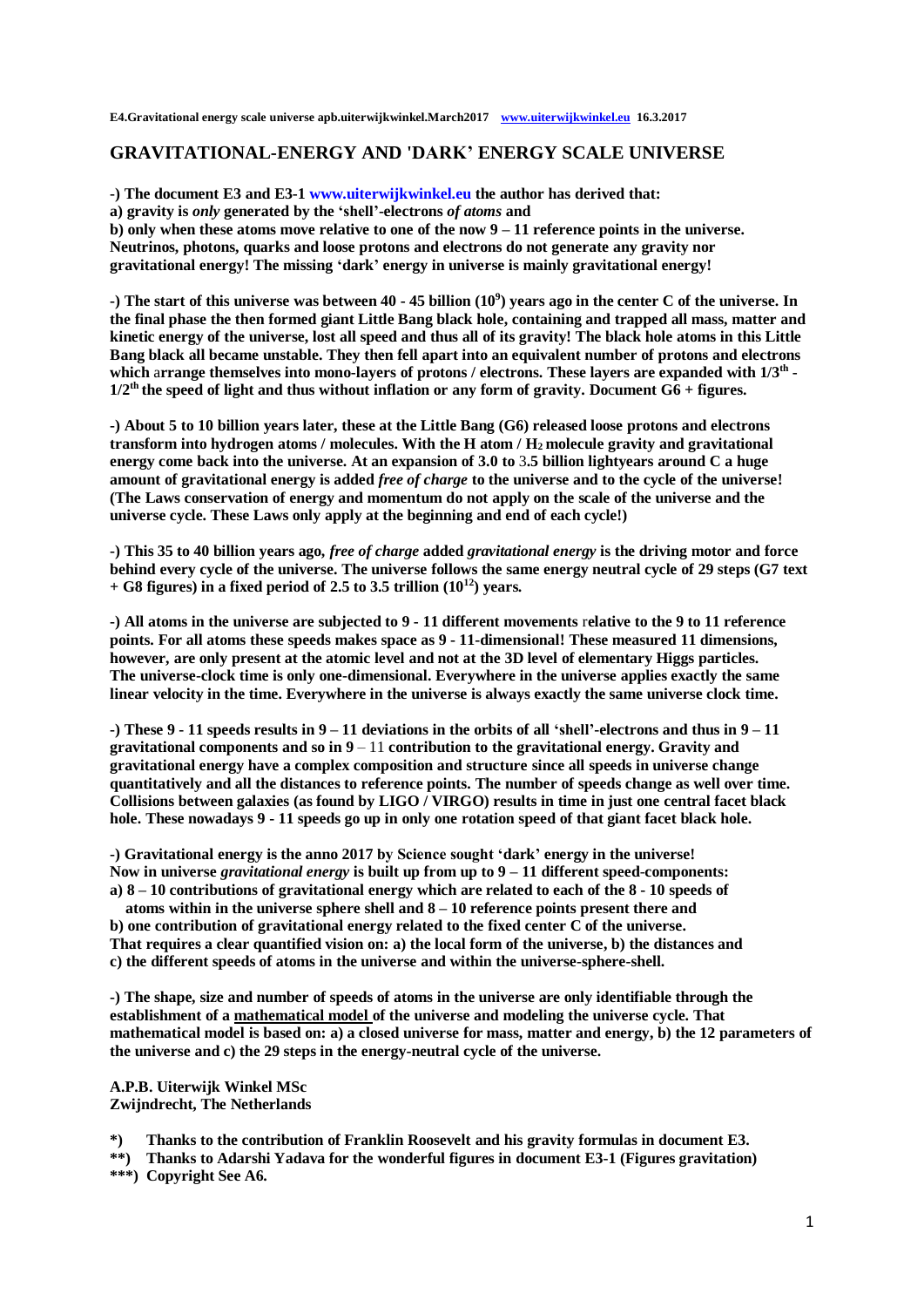## **\*1) INTRODUCTION; MACRO UNIVERSE FORM AND ORIGIN GRAVITATION:**

## **-) Universe, in the model of author Uiterwijk Winkel must have the form of a thin spherical shell:** The current thought Big Bang as start of this universe should anyway have resulted in a uniform structure of this universe. This universe cannot have another form then that of a rather *thin, curved universe-spherical-shell* which now must be rather thin and locally be completely flat. A universe as thin super-sized, perfectly round balloon that is now filled with 4 to 20 million identical *facet areas*. Each facet is containing between 200 – 500 or more galaxies. This universe-sphere-shell has one fixed **center C** with a radius at present of about 2.5 - 3.5 billion light years! Both the inner side and the outside of this universe-sphere-shell is absolutely empty. More about that later.

Such a universe-sphere-shell with gravity results in gravitational energy relative to that center **C.** With the current image in Science no center in the universe is recognized and thus no gravitational energy is recognized. That results in missing a tremendous lot of gravitational energy. In fact that is the so called 'dark' energy of the universe!

#### **-) The slight deflections of all forms of radiation (photons) results in imaginary images:**

From the earth we observe the universe, however, all sides the same with Earth more or less in the center of that universe. We don't observe the universe as a universe-spherical-shell with completely dark spaces at both sides! From the earth we see these both dark sides completely filled with virtual images of billions of galaxies.

Despite the present gravity that universe seems to expend on all sides ever faster and faster. Ostensibly the Earth is even located in the center of the universe! Based on the Big Bang theory this cannot be true. How this objective optical illusion is created?

#### **-) Minute deflection by hydrogen and helium:**

Between the galaxies in this universe-sphere-shell extreme low concentrations *of hydrogen gas* are present with only a few atoms / molecules per cm3. Within galaxies slightly higher concentrations of hydrogen are present. In addition to hydrogen also helium gas is present as a remnant of the huge Big-Bang-like explosion that preceded and the formation of each galaxy. (All galaxies started 20-25 billion years ago *at the same time* each with their own super-hot and explosive Big Bang; **Figures 42 – 54 G8**). Inside and outside these fairly thin universe-sphere-shell there is *absolutely nothing; no* atoms / no molecules and not even radiation of neutrinos or photons! There the concentrations of hydrogen and helium are absolutely zero! That absolute vacuum of space does not allow neutrinos and photons passing through!

Within that *thin universe-sphere-shell* of some kilometers between the galaxies and about ten to twenty thousand light years at the location of the galaxies these extremely low concentrations of hydrogen and helium causes a minimal deflection in the path of all the neutrinos, and all photons. In Science, this deflection and refraction of light through gases is wrongly interpreted and identified as *gravitational lens.* Neutrinos and photons do not generate themselves gravity! So the orbits of these electromagnetic radiation cannot be deflected by gravity!

#### **-) The deep universe is only to observe through this thin universe-sphere-shell:**

That deflection of photons (and neutrinos) by those extremely low concentrations of hydrogen and helium is only 1 degree per  $10 - 40$  thousand light years! This minimal deflection ensures that all forms of radiation (neutrinos and photons) are curved in such way that they all 100% remain within the universe-sphere-shell and cannot escape from this universe-sphere-shell. All neutrino's and photons stay inside this shell.

#### **-) The completely closed universe:**

This minimal deflection results in a universe-sphere-shell or a universe which forms a completely closed system with no escape of neutrino's and photons and no escape of mass, matter and energy! Because of that tiny deflection of all electromagnetic radiation (including light), we observe the universe only through that rather thin flat universe-sphere-shell.

Because of this deflection from Earth we observe an equal  $13.8$  billion  $(10^9)$  light years deep universe completely build up however from entirely virtual images and realities. This observed universe differs entirely from the thin universe-sphere-shell which the universe in reality is or should be. See **G9.**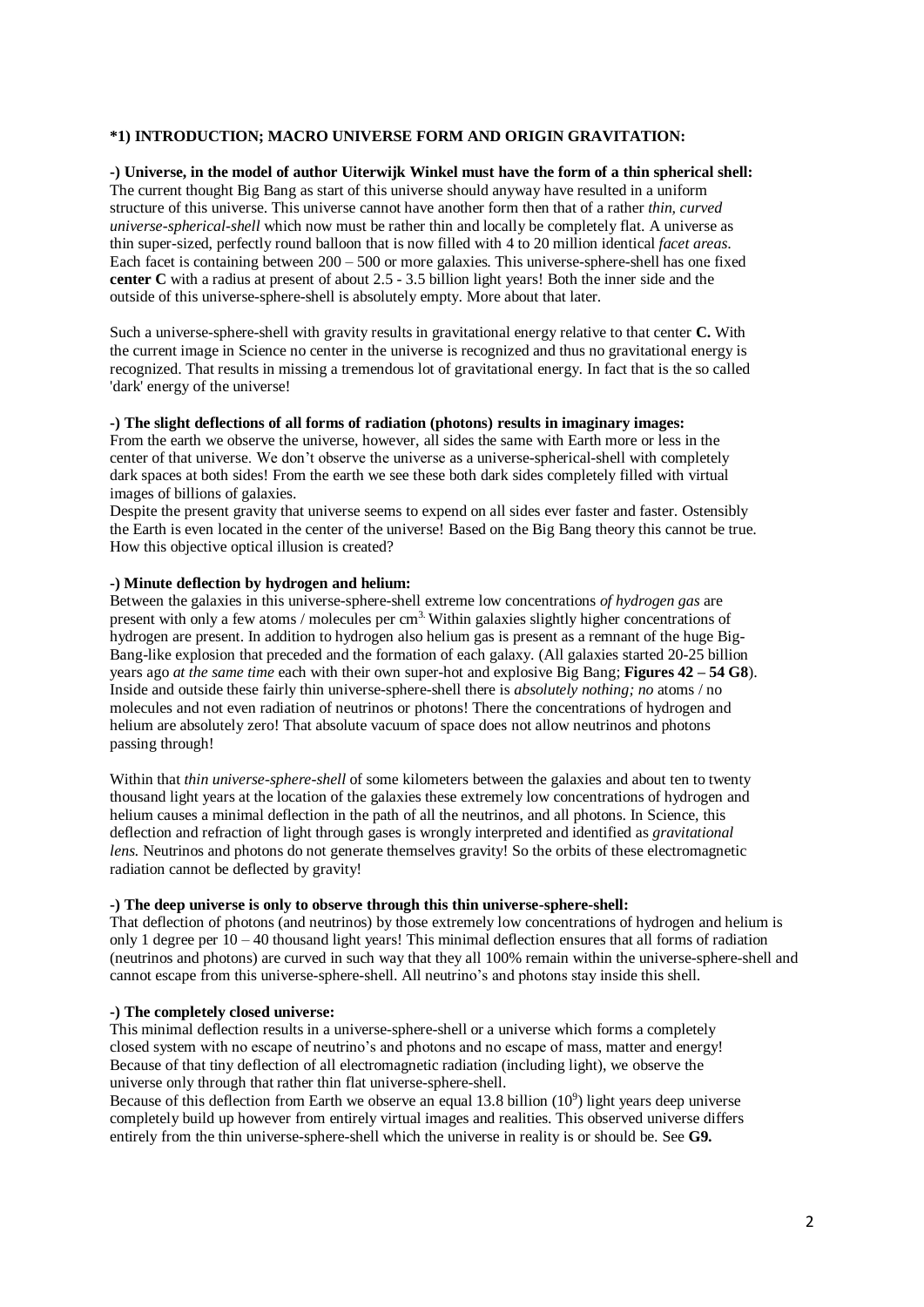## **1.1 GRAVITATION IS NOT LINKED TO MASS:**

#### **-1) Relation between gravity and mass?:**

- In 1687 **Newton** stated that *gravity is related to the mass* of the object and the distance between two objects. Since then, however this direct link between mass and gravity has never been proven!
- **Einstein** coupled gravity to the distortion and curvature of space-time. **Einstein** however forgot to realize this distortion and curvature of the universe-sphere-shell by adding a factor **cos α** to his gravitational formula.

 This incomplete gravity formula by **Einstein** results in a universe and universe-sphere-shell with a 4 – 6 x lack of gravity and thus lack of mass, matter and kinetic energy! This results in balances of the universe with 'dark' matter and 'dark' energy. See **Appendix 2.**

- **CERN** showed that gravity (the graviton particle) wasn't present in the debris of colliding protons! So gravity anyhow is not linked to the Higgs mass particles in the proton!

#### **-) Neutrinos and photons do not possess gravitation:**

Nothing indicates that neutrinos and photons themselves generate gravity. Without gravity these particles and all electromagnetic radiation cannot be deflected by the gravity of celestial bodies! The minimal deflections in the orbits of neutrinos and (light) photons are the result of the passage of those particles during billions of years though extremely low concentrations of hydrogen gas and helium gas present in the universe-sphere-shell. These deflections are not caused by gravity! That is completely contraire with the results that proved **Einstein's** theory of relativity during the solar eclipse in 1919!

## **\* 2) THE FUNDAMENTAL ORIGIN OF GRAVITY AND GRAVITATIONAL ENERGY;**

What's gravity then? If gravity is linked to mass than this phenomena must already be generated at the most elementary Higgs / string / snare level! The answer to the question what gravity actually is and where gravity is generated requires a *fundamental approach.*

**-1)** In the **document F1a 201[4 www.uiterwijkwinkel.eu](http://www.uiterwijkwinkel.eu/)** the author deduced that all matter in the universe relies on just **four most elementary Higgs particles / strings / snares:** 

**- two 'low'-energetically Higgs particles of the proton and** 

## **- two 'low'-energetically Higgs particles of the electron**.

The proton Higgs are thousand times bigger than the electron Higgs.

Kinetic energy results in three rotations and causes three distortions. These four most elementary Higgs particles have a permanent and constant amount of kinetic energy which results in three fixed angular velocities around their three axes. All Higgs particles / strings / snares have a maximum of three speeddimensions. All Higgs particles are 3D. (The 11 dimensions in the string theory arise from the 11 movements of *atoms* within the universe-sphere-shell. These 11 dimensions are standard present in all atoms in the universe and thus in all atoms of the used measuring equipment. The effects of these 11 movement dominate the outcome of all results of precision measurements!)

These three rotations cause three permanent and constant distortions in all of these Higgs particles. See **Figures 1 – 6 of document F1a 2014.** To combat these distortions all Higgs particles generate the same five permanent features:

- **a) mass or anti-mass,**
- **b) two basic physically quantities, namely**
- **b1) a positive or a negative electric charge, and**
- **b2) a parallel or anti-parallel magnetic spin; ↓ or ↑,**

**c) a fixed amount of kinetic energy or exactly opposite kinetic energy,**

**d) a minimum amount of space and volume.**

In the **documents F1a 2014, F1b, F1c + figures** the author deduced that:

-A) the **proton** and **anti-proton** are build up with only these two basic 'low'-energetically and *supersymmetric* Higgs particles of the proton. These two proton Higgs are each other's antiparticle that attract each other but cannot annihilate with each other as well. At this most elementary Higgs level **Einstein's**  $E = mc^2$  is not possible! With these proton Higgs no other building blocks of atoms are possible.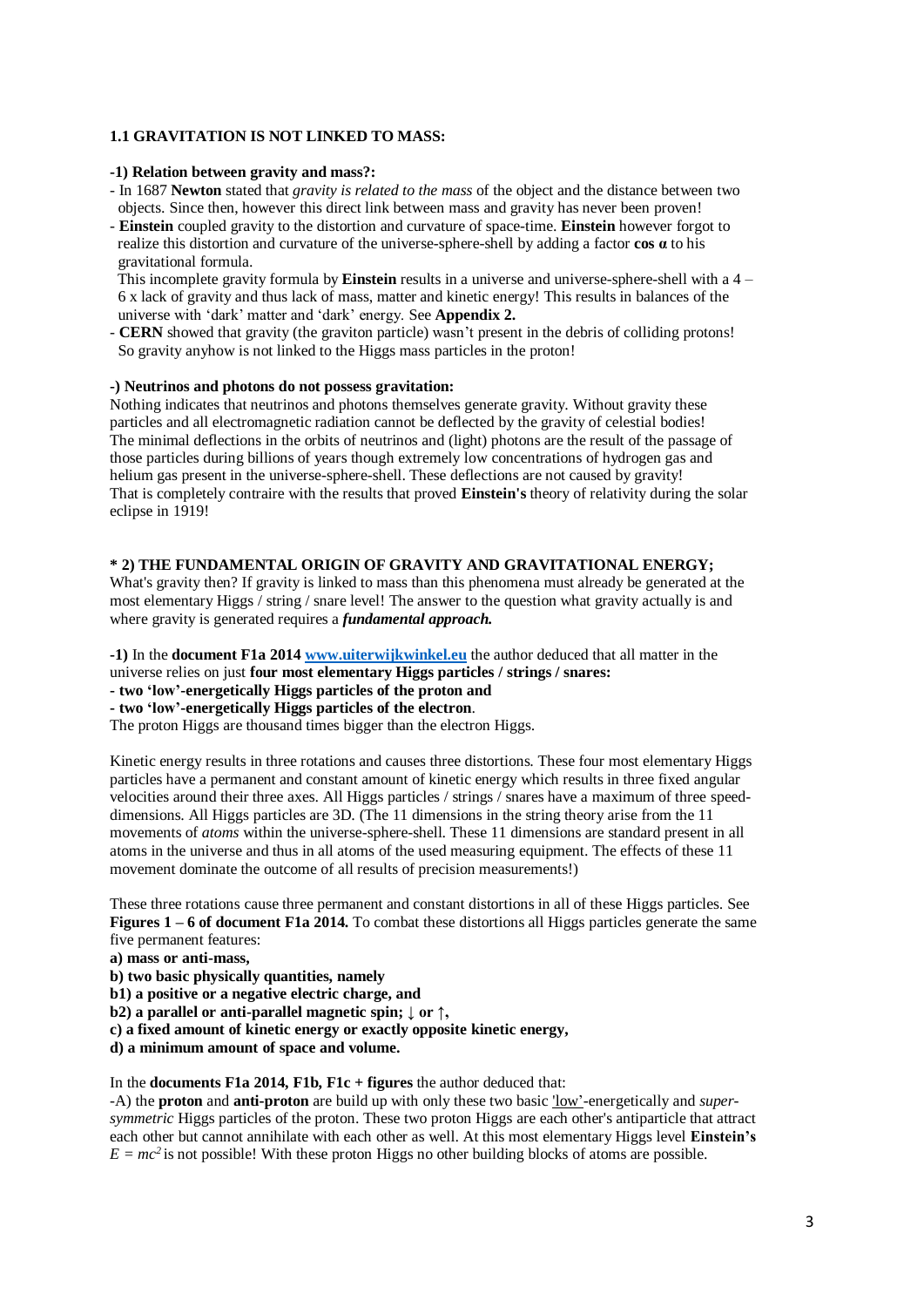-B) the **electron** and **anti-electron or positron** are constructed with just two basic 'low'-energetically and super-symmetric Higgs particle of the electron which also attract each other mutually and cannot annihilate with each other. At this elementary Higgs level  $E = mc^2$  is not possible!

With these electron Higgs no other building blocks of atoms are possible.

The entire universe is almost 100% constructed with just these  $2 \times 2$  super-symmetric Higgs particles; also all the protons and electrons in your body!

## **-2) The Higgs particles / strings / snares are two by two super-symmetric:**

Due to the basal present constant and *fixed amount of kinetic energy* universe wide all Higgs particles rotate with fixed constant speeds to their three mutually perpendicular axes of rotation. The angular velocity about the longitudinal axis is approximately a thousand times greater than the rotations around both width axes. The deformation around the longitudinal axis is correspondingly also approximately a thousand times greater than that to the two width axles.

These rotations can be either clockwise or counter clockwise. On Higgs level these fixed opposite rotations cannot be canceled and converted into heat through annihilation. In universe annihilation is only possible at the level of equivalent matter and antimatter. See document **F1c.**

All Higgs particles compete these three deformations by generating four basic physical quantities:

- -1) Rotation around the longitudinal axis results in *a fixed and constant amount of elemental mass or equivalent anti-mass,*
- -2) Rotation around the longitudinal axis also results in *a fixed and constant amount of* elementary *electrically positive or negative charge,*
- -3) Rotation around the width axis results in *a fixed and constant amount of parallel or anti-parallel magnetic spin ↓* or*↑ and*
- -4) Three fixed angular velocities together results in *a fixed and constant amount, of spatial volume!* (Kinetic energy prevents the state of a singularity!)

Both elementary Higgs particles of the proton are 100% *super symmetrically* mirror images to each other! That includes both Higgs particles of the electron.

With these four elementary Higgs particles in universe only to construct: a) neutrinos, b) photons and c) eventually only normal protons and electrons. These are the only building blocks of atoms. The neutron  $= 1$  proton  $+ 1$  electron. So all matter in universe entirely relays on structures of protons and electrons. These basic building blocks of atoms are composed entirely of only these **four 'low energetically' elementary super-symmetrically Higgs particles**!

These four Higgs together form the 'low'-energetically *Standard Model* by **Uiterwijk Winkel**.

#### **-3) During collisions in particle accelerators all originally present super-symmetry is lost:**

The 17 particles in the **current scientific accepted** *Standard Model* are all found in the debris of atoms and protons after collisions in particle accelerators. As a result of these intense and violent collisions in these particle accelerators, all debris particles of the proton become temporarily 'high-energetically' and by that '*non-naturally'* particles.

These debris particles never are 'low energetically' as is standard present in all matter of the universe! These current 17 particles of the **Standard Model** are to be regarded as unnaturally, temporary 'highenergetically' particles. These 'high-energetically' collision products in particle accelerators never are *super symmetrical!*

Worse, these 17 particles aren't representative as building blocks for the widespread 'low' energetically matter in universe. Those 'low' energetically matter is always only constructed out of these *four* 'low' energetically and super-symmetrically elementary Higgs particles as introduced by **Uiterwijk Winkel**! See **F1a 2014**. This model is purely theoretically and cannot be proven by experiments because than energy is added and all present super-symmetry is destroyed!

## **-4) By kinetic energy all Higgs standard have a volume; kinetic energy prevents the phenomenon of a 'singularity'; singularities are absolutely impossible:**

Due to their kinetic energy and angular velocity these 2 x 2 elementary Higgs of the proton and the electron standard generate: *a) mass, b) electric charge, c) magnetic spin, e) a fixed volume of space and volume. That volume is never zero under all conditions!* Under all circumstances kinetic energy prevents the occurrence of a singularity!

A singularity is only possible if at the Higgs level all kinetic energy is removed. See the gray ring in **Figure 2 document F1a 2014.** In nature this state is impossible! Kinetic energy always results in a minimum standard amount of rotation speed, distortion and therefore minimum volume. That applies to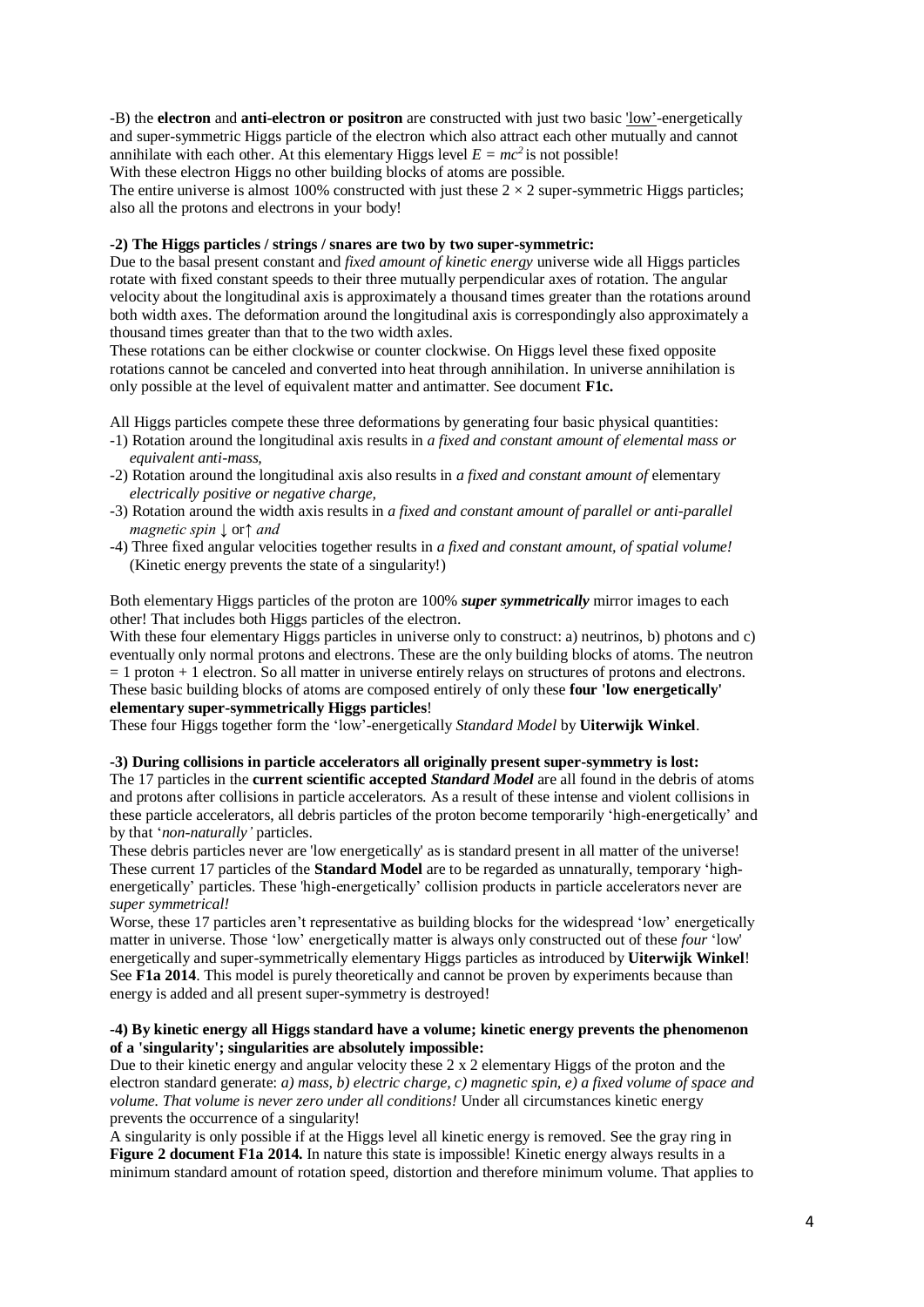all the Higgs particles of the proton, and those of the electron. Kinetic energy and therefore angular velocities of all Higgs exclude the phenomenon of a *singularity*!

## **-5) On these 2 x 2 elementary Higgs particles / strings / snares there is no rotation available to generate gravity / gravitation:**

On these most elementary Higgs particle no 'rotation' space is available anymore to generate gravity in addition to elementary: a) mass, b) electric charge, c) magnetic spin and d) volume. Thus gravity cannot be linked *directly* to the mass, charge, spin and volume of these four Higgs particles!

As a result all constructions of elementary Higgs particles such as neutrinos, photons **(F1b),** loose protons and loose electrons **(F1c)** as basic building blocks of the atom they all don't generate gravity as well!

# **-6) Gravity / gravitation is only generated by the 'shell' electrons of atoms in response to speed:**

Gravitation must originate from the higher *atomic,* level. Gravitation is only possible when protons and electrons: a) to form together atoms and b) only when these atoms have a velocity in the universe versus one or more present reference points!

Gravitation and the two physical and two chemical forces are generated by the 'shell'-electrons of atoms in response to speed of the atom in the universe! See **document E3, E3-1 and F1d.** Gravity and these two physically and two chemically forces on the atom are non-elementary forces but only speed-related forces of atoms. These forces are thus linked to processes in the universe.

#### **-7) No annihilation / creation possible Higgs / string / snare level. No Einstein's equivalence of mass and energy:**

At the elementary Higgs level kinetic energy both oppositely directed rotations cannot be lifted and mutually be converted into heat. Both proton Higgs and both electron Higgs are 100% each antiparticle. This super-symmetrically Higgs attract each other mutually but they cannot cancel each other oppositely directed rotation speeds and thus cannot convert their rotation energy into heat! Among these so mutually to migratory Higgs particle annihilation isn't possible!

**Einstein's** *equivalence* of elementary kinetic energy with elemental mass, charge and spin doesn't exist on this elementary Higgs level! This affects the heart of the theory of relativity! See document **G5.** At Higgs level **Einstein's**  $E = mc^2$  is not true. That formula has not any role at the elementary Higgs level!

## **-8) Annihilation and** *E = mc<sup>2</sup>* **only possible at the higher level of matter and antimatter:**

*Annihilation* is only possible if there is an equivalent *of matter and antimatter.* See **F1c. Einstein's** *E =*   $mc<sup>2</sup>$  only stands at the level of equal matter / antimatter such as protons / (anti) protons, electrons / (anti) electrons and atoms / (anti) atoms. This formula only applies for *m* = equivalent matter / antimatter. **Einstein's formula**  $E = mc^2$  does not stand here for  $m =$  mass as well!

## **-9) No bonds possible between** *proton Higgs* **and** *electron Higgs***:**

The position of the rotation axes of proton Higgs differ from those of the electron Higgs. This results in differences in the combination of load and magnetic spin. These differences are such that between the two elementary proton Higgs and these two electron Higgs mutually no stable bonds are possible! **Figure 5 F1a 2014.**

Stable bonds are only possible between these two *super-symmetrically proton Higgs* each other and separately only between these two *super-symmetrically electron Higgs* themselves. This bonds results in larger structures of proton Higgs either constructions of electron Higgs particles in the form of successively: 1) neutrinos, 2) photons, 3) quarks and finally 4) up to a maximum of constructions of the proto-proton and the proto-electron, as well their anti-forms.

All matter in the universe is 100% constructed with these  $2 \times 2$  super-symmetrically Higgs particles! See **F1b and F1c. Especially have a look for the accompanying figures.**

#### **-10) The long and protracted path of Higgs particles to neutrinos, photons and the proton / electron:**

From these four elementary Higgs are exclusively neutrinos and then photons are to build up of the proton (infrared) and separate the neutrino's and photons of the electron (light). See **F1b the majorana's.**

Over a period of 14 – 18 billion years, *all* in the universe-sphere-shell present and by stars emitted neutrinos and photons of the proton and those of the electron in time automatically and without exception are transformed back into exclusively normal stabile protons and ordinary stabile electrons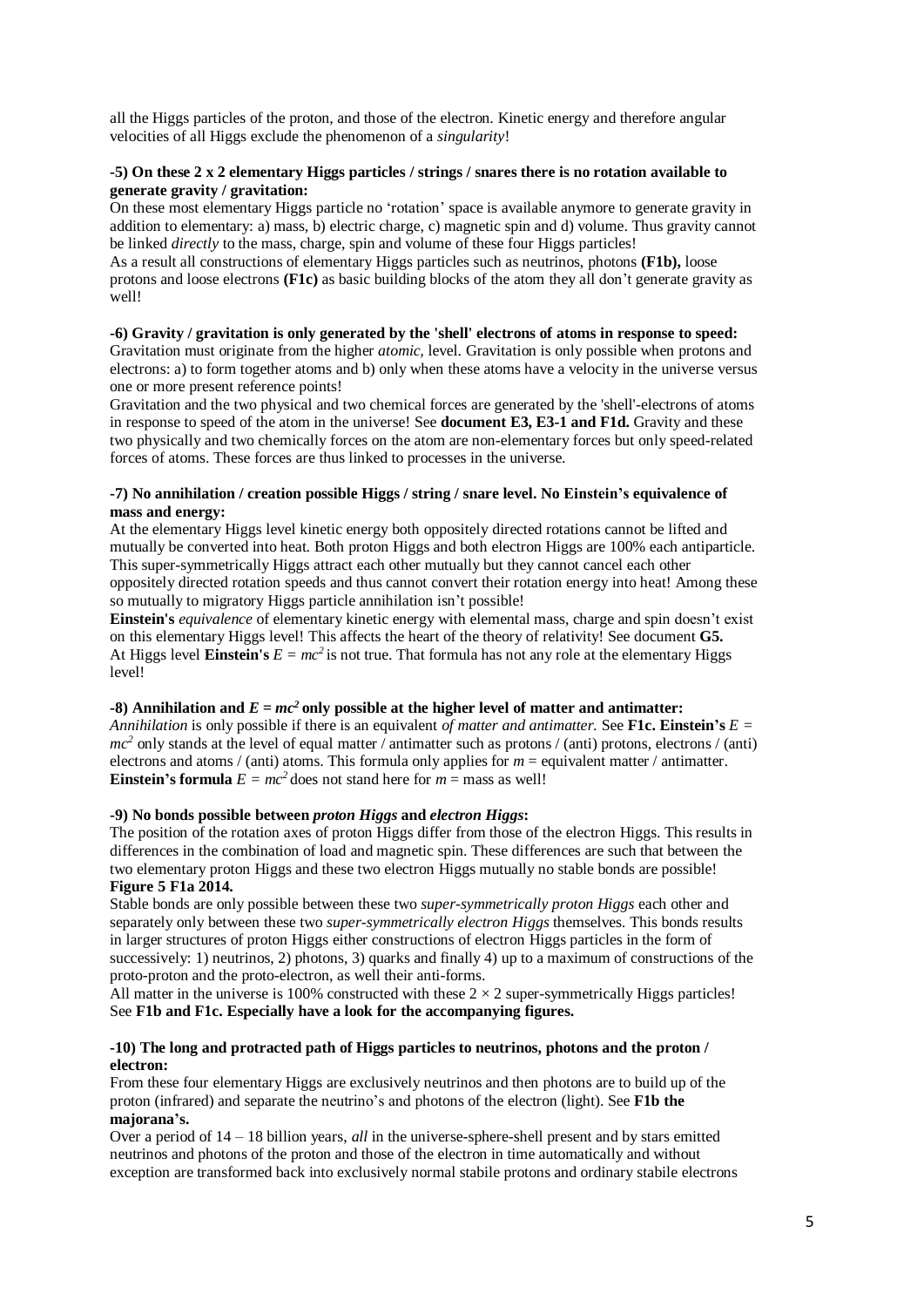and finally into hydrogen. Nothing else is possible! See **F1c** Protons and electrons are the only stable building blocks of all atoms of the periodic table. See **F1d**.

(All older information of the universe than 13.8 billion years is thus completely transferred into matter and thus completely destroyed! Our universe now is at least  $40 - 45$  billion years old already. This 13.8 billion year is our maximum event horizon from Earth at the universe!)

#### **-11)** Transfer of mass to matter is realized by adding  $E = \frac{1}{2}mc^2$  rotational energy:

Matter consists of constructions of neutrinos and photons all of which are made up of these four  $(2 \times 2)$ Higgs particles together with their mass, electric charge, magnetic spin and volume.

In the universe via electrical bonds between neutrinos and photons are to construct larger structures up to the maximum size of the proto-proton and separately that of the proto-electron but without the characteristics of matter or antimatter. See **F1c.**

In the course of 14 to 18 billion years these from neutrinos and photons shaped, structures rotate faster and faster during passages through the electric and magnetic fields of stars and galaxies. This increase of rotation around its own longitudinal axis goes eventually up to the speed of light!

Then  $E = \frac{1}{2}mc^2$  kinetic energy is added to those structures of proto-protons and proto-electrons with their mass, charge, spin and volume. With that added amount of kinetic energy is also added the characteristic of *matter or antimatter* and arise the proton and to the electron. **See the documents F1a 2014, F1b and F1[c www.uiterwijkwinkel.eu](http://www.uiterwijkwinkel.eu/)**

The proton and the electron, and their anti-forms are the smallest stabile particles complete matter and they are the only basic building blocks of the atom. In the universe-sphere-shell only ordinary protons and electrons are formed. It is not entirely clear why during this process no antiprotons or positrons are formed. During the building process this would continuous results in forms of annihilation and destruction. That's is not the case.

## **2.1 FIRST GENERATION OF ATOMS ONLY HYDROGEN; THROUGH NUCLEAR FUSION FOLLOWS THE CONSTRUCTION OF OTHER ELEMENTS OF THE PERIODIC TABLE:**

# **1) Systematic structure of atoms, periodic system and derive their non-elemental forces:**

These protons and electrons are the only stabile building blocks of atoms. This hydrogen atom is completely and 100% built up from protons and electrons. In first instance this only results in the hydrogen atom universe wide and thus atoms without neutrons in the nucleus! With that hydrogen atom a number of physical and chemical forces are introduced including gravity and the covalent radical force. That force results immediately thereafter in the formation of hydrogen molecules and the electron pair which generates the *van der Waals / London force.*

From hydrogen only by nuclear fusion are to construct all other ordinary atoms and isotopes. All these atoms are constructed out of just protons and electrons (1 neutron  $= 1$  proton  $+ 1$  electron). For energetically reasons, this nuclear fusion building process *universe widely exclusively* results in the elements and isotopes of the periodic table as known on Earth. The construction of atoms and isotopes other than the periodic system is *energetically* not possible! See **F1d.**

#### **2) Periodic table of black hole atoms:**

Within all ordinary atoms with two or more electron pairs at extremely high speeds and pressures van der Waals / London bonds can be formed. These internal van der Waals/ London bonds within atoms are only possible when this atom has at least two or more electron pairs so starting from beryllium (Be). With these London bonds formed in the electron-shells of the atom these shells collapse towards close the nucleus. The whole atom shrinks to near the nucleus of the atom. Practically all there absorbed photons of the atom are removed and fried. In black hole atoms this nucleus hasn't any space left over for vibration. So the temperature of all black hole atoms drops to 2.7 kelvin. Black hole atoms are very cold. For that reason black hole atoms / black holes cannot emit light!

The speed of these towards the nucleus collapsed 'shell'-electrons increase towards the speed of light. This collapsed atom transforms into a black hole atom. Only elements  $\geq$  Be and their isotopes can be transformed into black hole atoms **(F1e + Figures 18a - 18n).**

The electron shells of the elements H,  $H_2$  He and Li have no or only one pair of electrons. The electron shells of these lightest elements can never collapse towards near the atomic nucleus. As a result, these lightest elements H,  $H_2$ . He and Li are not accepted by black holes / compact celestial bodies!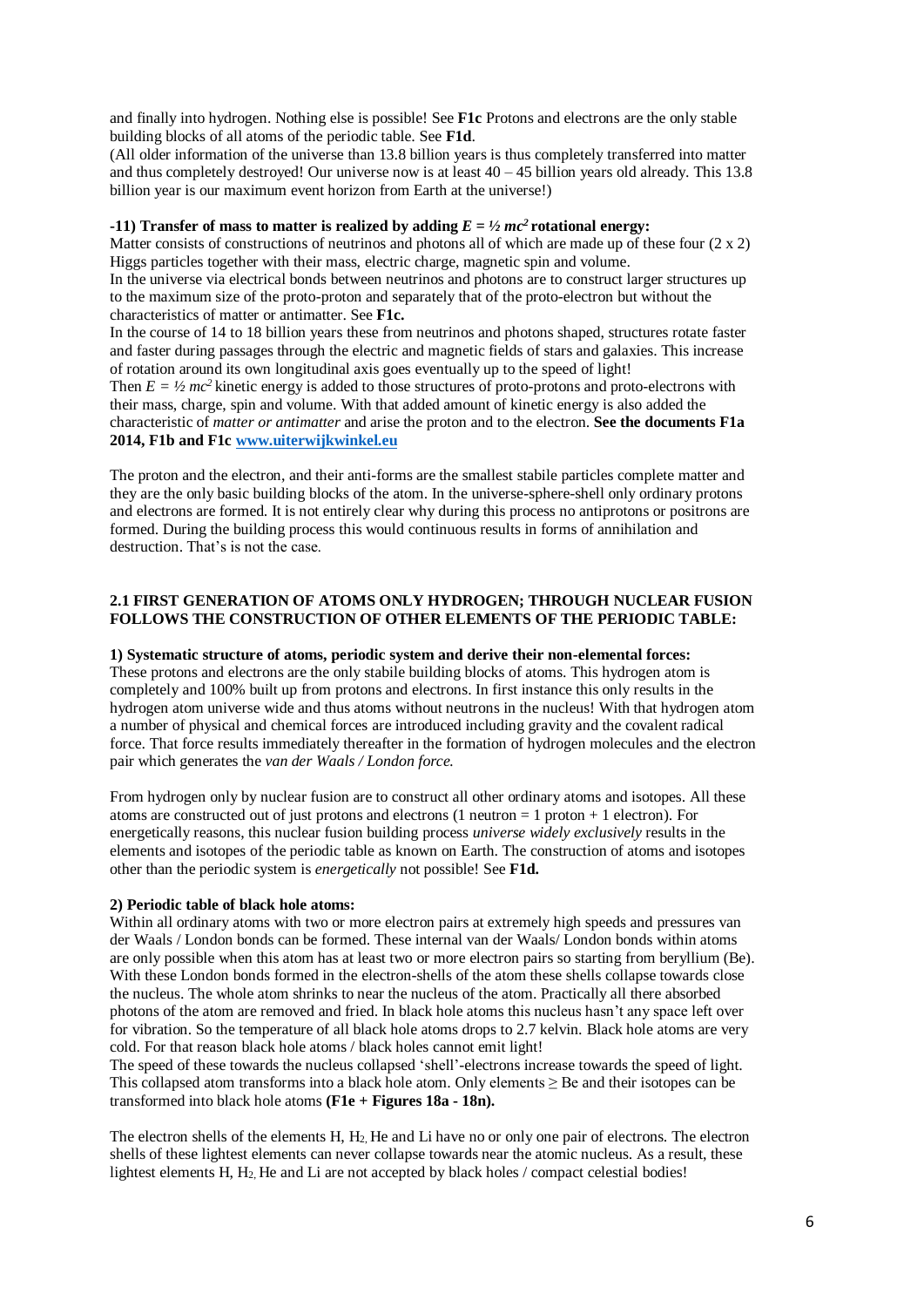(All compact celestial bodies and black holes are surrounded by a layer of H, H<sub>2</sub>. He and Li what these bodies withdraw from direct observations) Around the central black holes in galaxies standard a hot area is present where plasmas of H,  $H_2$ . He and Li can merge to Be and higher so that these atoms finally can be incorporated into that black hole as black hole atoms **(F1e).**

## **3) Systematic derivation of non-elemental forces of atoms:**

The author has systematically deduced the structure of atoms and of all the physical and chemical forces (including gravity) in all conceivable forms of matter / protons / electrons / atoms:

a) Forces elements of the periodic table (from the element H), **(document F1d)**

b) Forces elements periodic table in a black hole state (first from Be) **(document F1e)** and

c) Forces anti-atoms (only the anti-H / H2) (to update **document C4).**

## **2.2 THE ORIGINE OF GRAVITY:**

Gravity (and the other 2 physical and 2 chemical forces) can be generated from only the 'shell' electrons of atoms as a result of speed of that atom in the universe. That's because any form of velocity of the atom in the universe is completely added to the ideal orbit of all 'shell'-electrons. This addition of the speed to these 'shell'-electrons results in abnormalities of their ideal orbit. Each form of velocity in universe generates its own form of deviation from that ideal orbit!

The 'shell'-electrons attempt to eliminate these by speed caused deviations from the desired ideal orbit by generating gravity and thus to realize collisions between celestial bodies through gravity. All collisions between celestial bodies result in the conversion of a part of the kinetic energy (attached photons) into free and emitted photons of light and infrared. All collisions in universe results in a decrease of the average speed of all present atoms. This results in a decreasing in the deviation of their orbits around the nucleus.

Collisions and decrease of velocity however also results in a decrease of the amount of gravity and of gravitational energy of all involved atoms! Gravity is exclusively generated by the 'shell' electrons of *atoms* and by the speed(s) of the atom in universe. See **documents gravity E3 (text) and E3-1 (figures).**

Gravity is not an elemental force and isn't generated by single protons, electrons, nuclei, quarks, photons or neutrinos nor is gravity generated by these four most elementary Higgs particles!

#### **-) For gravity, speed / kinetic energy is indispensable:**

These 'shell'-electrons (1) and 'shell'-electron pairs (2) of atoms generate gravity and those other 2 physically and 2 chemically forces only if the atom is subject to one or more velocities in the universe. These are linear and angular velocities with respect to the following reference points:

- a) The **origin C** of the universe,
- b) The rotation center **R1 of the galaxy,**
- c) The different rotation points **R1 of neighboring galaxies,**
- d) The local **star, planets and satellites and**
- e) The own rotation speed of the atom.

This results in every facet area of the universe-sphere-shell in possibly 10 to 11 different (angular) velocities of atoms in universe and correspondingly equal number of reference points in that facet area!

#### **-) In the universe absolutely stationary atoms are all completely inert:**

If the atom is absolutely motionless in the universe and within the universe-sphere-shell than all 'shell' electrons are in perfect orbits around their nucleus. Then all 'shell'-electrons *pairs* are fallen apart into single electrons. These loose 'shell'-electrons follow perfect circular orbits around their nucleus without any deviation. In that perfect state the 'shell'-electrons however don't generate any form of gravity nor any of those two physical or two chemical forces! In absolute standstill relative to these  $10 - 11$ reference points all atoms are completely inert as well!

*Gravitation and the other 2 physical and 2 chemical forces of the atom are speed and kinetic energy related variables.* See document **F1d.**

# **2.2.1 GRAVITY IS NOT AN ELEMENTARY FORCE:**

Thus gravity is *no elemental* force of: a) mass b) matter and c) the atom. Gravity is only a speed related force that does not even originate come from the nucleus. Gravity is only generated by the 'shell' electrons of atoms and in combination with speeds in the universe!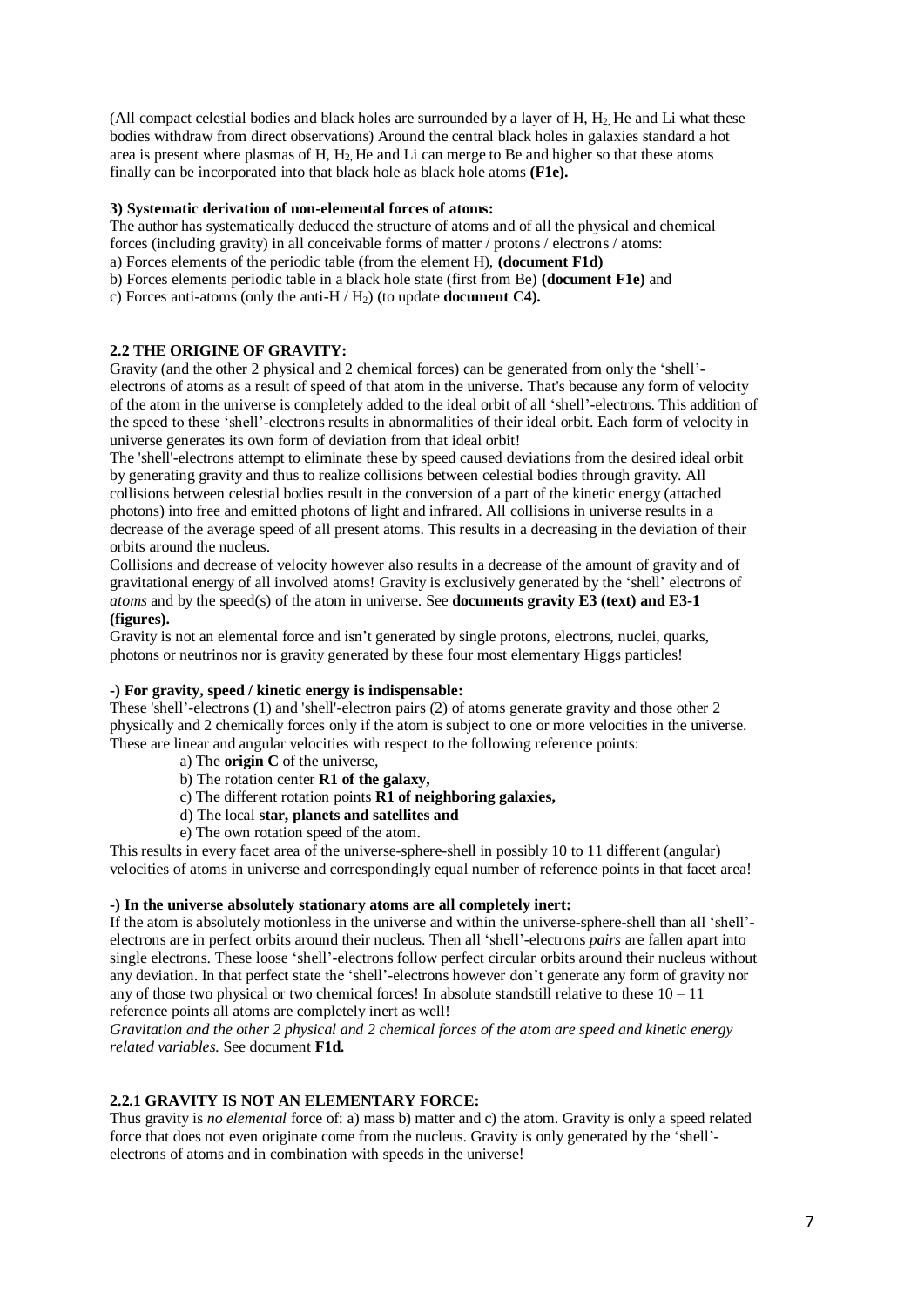From **Newton** and **Einstein** till now Science is saddled with the fact that the phenomenon of gravity is still linked to *mass and to the mass of the atomic nucleus.* It is not recognized that gravity is only generated from the *'shell'-electrons of atoms in combination with velocity of the atom in the universe.* Those persistent, historically established link explains why Science was not able to explain the phenomenon of gravitation until today (2017).

Gravity is originated at an unexpected location within the atom and caused by speed of atoms in universe. Author's vision is completely contraire with the widely accepted vision that gravity is related to mass.

#### \***3) ASSUMPTIONS AND GRAVITY GRAVITATIONAL ENERGY:**

## **3.1 ASSUMPTIONS CHARACTERISTICS OF GRAVITATIONAL RADIATION-FORCE:**

**1)** Only in the case that *all external speeds* of the atom are zero all the 'shell'-electrons of that atom are in perfect orbits around the nucleus without any derogation! The orbits of all 'shell'-electrons are just only one electron thick. The position of each 'shell'-electron is to determine exactly. See **Figure 1 gravitation in document E3-1 [www.uiterwijkwinkel.eu](https://translate.google.com/translate?hl=nl&prev=_t&sl=nl&tl=en&u=http://www.uiterwijkwinkel.eu)**

Those perfect around the nucleus moving 'shell'-electrons don't generate gravity nor any of the other two physical or any of the two chemical forces. In that situation all elements of the periodic table are possible but all atoms are 100% physically and chemically inert and don't generate gravity! These perfect atoms are only possible when the atom possesses *no kinetic energy and thus have no velocity!*

#### **2) No atom in the universe is without kinetic energy. Kinetic energy results in 9 to 11 different movements / speeds of all atoms in the universe:**

To all atoms in the universe kinetic energy is attached. So these atoms move and have velocity. No atom therefore stands still in the universe! Within each of those 4 - 20 million facet areas of the universe-sphere-shell all atoms move with the same number of at least 9 and up to 10 - 11 different (most angular-)speeds. All speeds are larger than 10 to 30 km / sec relative to the  $9 - 11$  existing reference points which are present within each facet area of the universe-sphere-shell. \*) \*\*) Every form of velocity of the atom in the universe is fully added to the ideal orbit of all 'shell'-electrons. This results in an aberration from their wished ideal orbits. Any form of speed in the universe hinders all 'shell'-electrons and keeps them out of the desired ideal orbit. As a protest against this all 'shell' electrons generate two physically and two chemically forces and gravity. **Documents F1d, E3 and E3-1.**

#### **3) Structure of gravity:**

The 'shell'-electrons of atoms, generating gravity only if there is a velocity of the atom in the universe with respect to any of the  $9 - 11$  reference points. The same speeds and number of reference points are present within each of these 4 à 20 million facet areas of the universe-sphere-shell. For every facet area these points are:

- a) The **absolute center C** of the universe / the universe spherical shell: (= the Little Bang point) \*),
- b) The center of rotation **R1 of the galaxy;** (= the Big Bang point of the galaxy)
- c) The rotation centers / Big Bang points **R1 of neighboring galaxies inside the facet area,**
- d) The local **star, planets, satellites**, and with respect to adjacent stars
- e) The own rotation of the atom**!**

As a result of the effects of these 9 - 11 speeds of atoms in the universe all 'shell'-electrons move within reasonable faint bands around their nucleus (**indeterminacy relation of Heisenberg**). All 'shell'-electrons of atoms want to go back to perfect orbits around their nucleus of only one electron thick!

#### **4) Gravitation has no relationship with mass; gravitation arises from the 'shell' electrons of atoms:**

The gravitational force  $F_{\text{grav}}$  is solely generated by '*shell'-electrons* of atoms together but separately with two physical forces and two chemical forces (**F1d**). These forces are only generated when the atom is subject to speed(s) in the universe.

Gravity does not originate from the mass of the atomic nucleus nor from the mass of 'core'-electrons and 'core'-protons. (According to the author the atomic nucleus only contains protons and 'core'-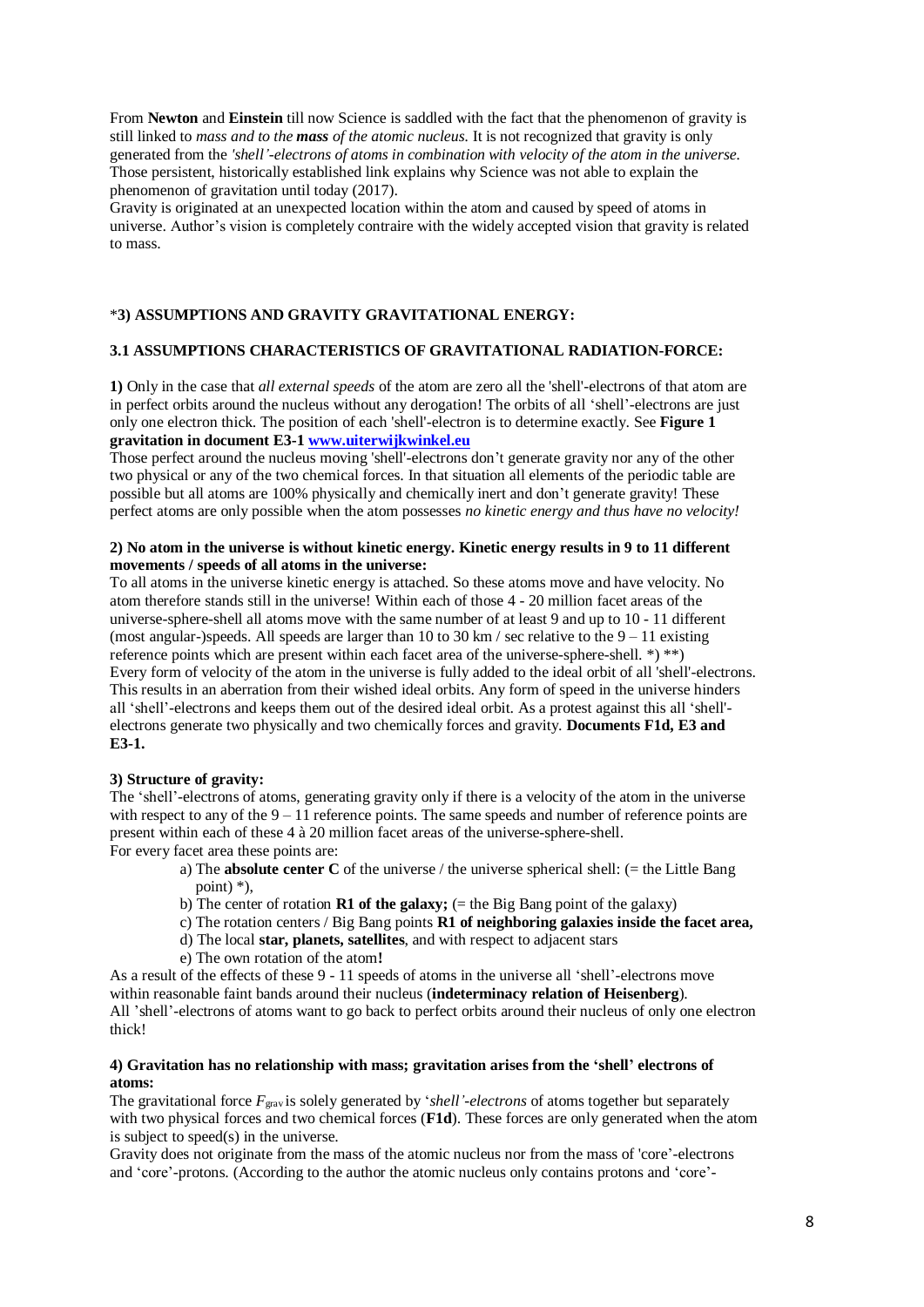electrons. There are no neutrons in the atom nucleus! Neutrons are build up from one proton and one electron. See **document F1d + Figures**).Between *mass and gravity* exists no direct link! Gravity has nothing to do with the mass of the proton nor with the mass of the electron.

#### **5) In the universe gravity has two purposes:**

Gravitation is the protest and response of 'shell'-electrons to speed of the atom. Through gravity all 'shell'-electrons tries:

a) To slow down the current expansion speed of the universe-sphere-shell to eventually zero. This applies to all other movements of atoms within the universe-sphere-shell. In practice, this is achieved through *mutual collisions* between stars, planets and galaxies. At such collisions the present kinetic energy / speed is as much as possible converted into free energy in the form of emitted photons that are released. After such collisions is reduced:

1) the number of different speeds,

2) the average speed of all concerned atoms; all 'shell'-electron of these atoms are in energetically lower and thus better orbits than was the case before the collision!

The next 350- 450 billion year the first goal of gravitation to eliminate all nowadays present  $8 - 10$ different forms of velocities of atoms within the universe-sphere-shell by collisions and to concentrate all matter in one huge facet-black hole with only one angular speed. So all nowadays reference points and the current 9 - 10 speeds are eliminated one by one and reduced to zero except the remaining blackhole and his angular speed.

The second goal of gravity is to bring back all matter and all energy back to **center C** of the universe. In the end of the shrinking in **center C** this last remaining shrinking speed is finally eliminated reduced to zero as well.

b) After reaching the maximum expansion gravity contracts the universe-sphere-shell toward **center C**. Coordinated by gravity, all central facet black holes  $2 - 3$  trillion ( $10^{12}$ ) years later arrive simultaneously back in the fixed **center C** of the universe. During this retreat all the gravitational energy of these central facet black hole is used to inhibit the angular velocity of these black holes to zero. That occurs just at the end of the contraction of the universe-sphere-shell.

That forming of the Little Bang black hole only occurs at the very end of the universe cycle that takes about 2,5 - 3.5 trillion (10<sup>12</sup>) years. See **G7 and G8.**

At the **center C** all facet black holes melt simultaneously together into one giant Little Bang black hole. This process is accompanied by loss of shrinking speed and loss of de last remains of gravity and gravitational energy. This finally results in the totally destruction of this Little Bang black hole. Inside this black hole a gigantic electrical repulsion is present between the present black hole atoms. As long there is enough gravity these repulsing atoms are held captured in this black hole. This critical amount of is defined as the *Critical black hole gravity* or **Cribhgra.**

At the very end of the contraction the shrinking speed and connected gravity eventually undershoot this *Critical black hole gravity*. At that very same moment the Little Bang black hole becomes instable and at the same moment all present black hole atoms fall apart into an equal amount of protons and electrons. At that moment the next Little Bang occurs (**G6**) and the start of the next universe! (At the end of the cycle of the universe the amount of kinetic energy is again exactly the same as at the beginning of the cycle of the universe!)

## **6) Clashes between planets / stars / galaxies:**

Given the enormous size of the universe macro seen matter can only loose kinetic energy and so speed through mutual collisions between celestial bodies. With such collisions, always kinetic energy is released in the form of free photons of light (electron) and infrared (proton).

As a result of these collisions, the average speed of the atoms in both objects decreases and thereby their gravity and hence their net weight and gravitational energy. After the collision all shell electrons are in more ideal orbits with lesser defects.

(Secondary on *micro-scale* this is done through the formation of physical and chemical forces. These forces can form bonds in which standard heat is released in the form of photons!)

## **7)** *Gravity* **moves to all sides without waves and with infinite speed:**

*Gravitational 'radiation'* is without particles, without matter and without energy. Gravity is in nothing comparable to the known forms of electromagnetic radiation. Gravity hasn't any *wave character.* Because there are no particles and mass is involved gravity is not limited to the speed of light.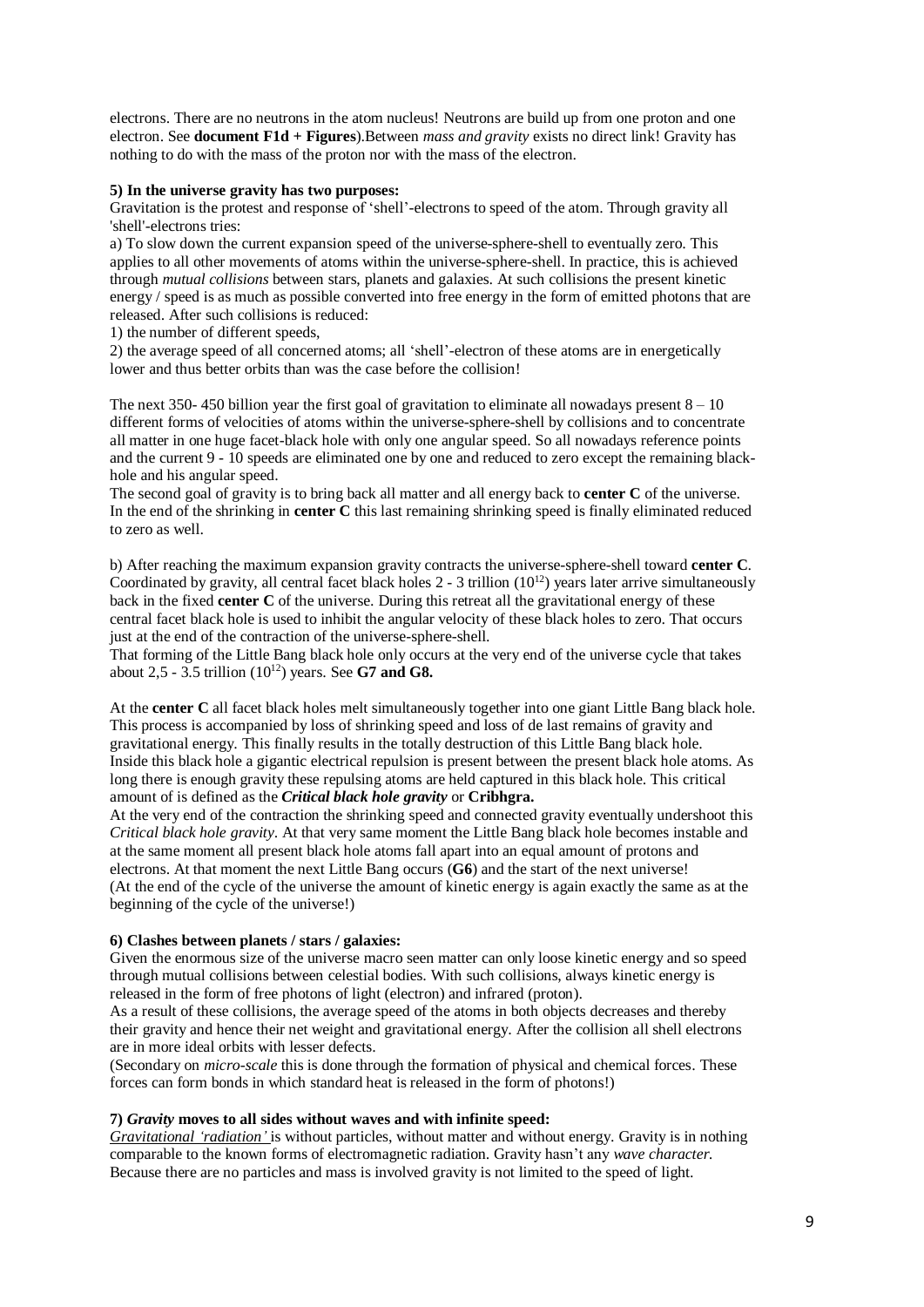'Radiation' of gravity moves all sides *straight* and even with *infinite speed.* All gravitational radiation the universe leaves the universe-sphere-shell directly at the same time it is generated!

*Gravitational energy* by contrast is always attached to atoms and thus connected with matter. Shock waves of gravitational energy only move through matter, and is only measurable in the form of real shock waves. Unlike gravity these shockwaves of gravitational energy are limited by the speed of light! In the **LIGO** project shockwaves of gravitational energy are measured and no waves of gravity.

## **8) Gravitation (power) does not deflect and is not to be measured in any way directly. As force gravity is very real present:**

Gravitation 'radiation' is not deflect by mass /. Matter or by passage through gases, this in contrast to all other forms of electromagnetic radiation. Just like the speeds of the atom in the universe in relation to these 9 - 11 reference points gravity cannot be measured directly! Although not directly measurable gravity is a very real force in the universe. Gravity is effective even at distances of many millions of light years! Gravity is only measured indirectly, for example through tests.

## **9) The degree of deviation in the orbit of the 'shell'-electron increases linearly with speed; the with speed 'added' kinetic energy quadratic:**

The deviation in the orbits of shell electrons *quantitatively linearly increases or decreases* with each cosmic form of (angular) speed. These speeds are relative to a) the **origin C of the universe, b) the R1 of the galaxy, c) the R1's of neighboring galaxies, d) local star and e) neighboring stars** in the universe.

The by speed to this 'shell'-electrons (and nucleus) 'added' amount of **kinetic energy** however, increases *quadratic* with each of these speeds  $(\frac{1}{2}mv^2)$ .

This per 'shell'-electron generated amount of gravitational force is in principle directly proportional to the magnitude of these *cosmic speeds.* This works out as a) linear expansion velocity *v*ex and b) the perpendicular rotational speeds  $v_1$ ,  $v_2$ ,  $v_3$ , ..., $v_n$  present in the universe-sphere-shell.

The generated total gravitation of an atom / object is directly proportional to both the number of 'shell' electrons as well as with the *cosmic speeds*  $v_1$ ,  $v_2$ ,  $v_3$ , ..., $v_{n}$ ...

## **10) Every single speed in universe generates its own traceable deviation in the orbit of the 'shell' electrons:**

Each 'shell' electron from the atom generates just as much separate gravity-vectors as the cosmic velocities / speeds of the atom in the universe relative to the following  $9 - 11$  reference points:

1) the fixed **center C of the universe / the universe-sphere-shell** ,*v*ex and

2) the non-fixed rotation center **R1 of the galaxy,**

**3)** the non-fixed rotation centers **R1 of neighboring galaxies** within each facet part,

**4)** the **local star and stars and planets and their / satellites:** *v*1, *v*2, *v*3, ...,*v*n.

Each of these 9 à 11 different forms of speed and rotational speeds caused by all existing shell-electrons / or electron-pairs of the atom an *own characteristic deviation* relative to the desired ideal path of the 'shell'-electron(1) and electron-pairs(2).

## **11) Every speed generates its own specific gravity component compared to the associated reference point.**

Gravitation of one 'shell' electron of an atom consists of as many speed components as a range of speeds of the atom and the number of reference points in the universe and universe-sphere-shell. The gravity 'radiation' of each 'shell'-electron is thus divided into as many gravity vectors as the number of cosmic speeds.

Gravity has a complex structure (9 à 11 dimensional). This complexity is partly due to the fact that the velocities of celestial bodies during the universe cycle constantly undergo minor quantitative changes with creation of speeds that at the end of the expansion disappear again. Thus, the amount of generated gravity and connected gravitational energy changes quantitatively in time.

## **12) Mutual attraction via gravity works extremely selective:**

In the universe mutual collisions between objects only to realize when that matter, composed of atoms attract each other mutual through gravity even over distances of millions to billions of light years. The following applies:

- Only gravity of corresponding speeds / components result in a mutually attraction!

- Different gravitational components are completely indifferent to each other.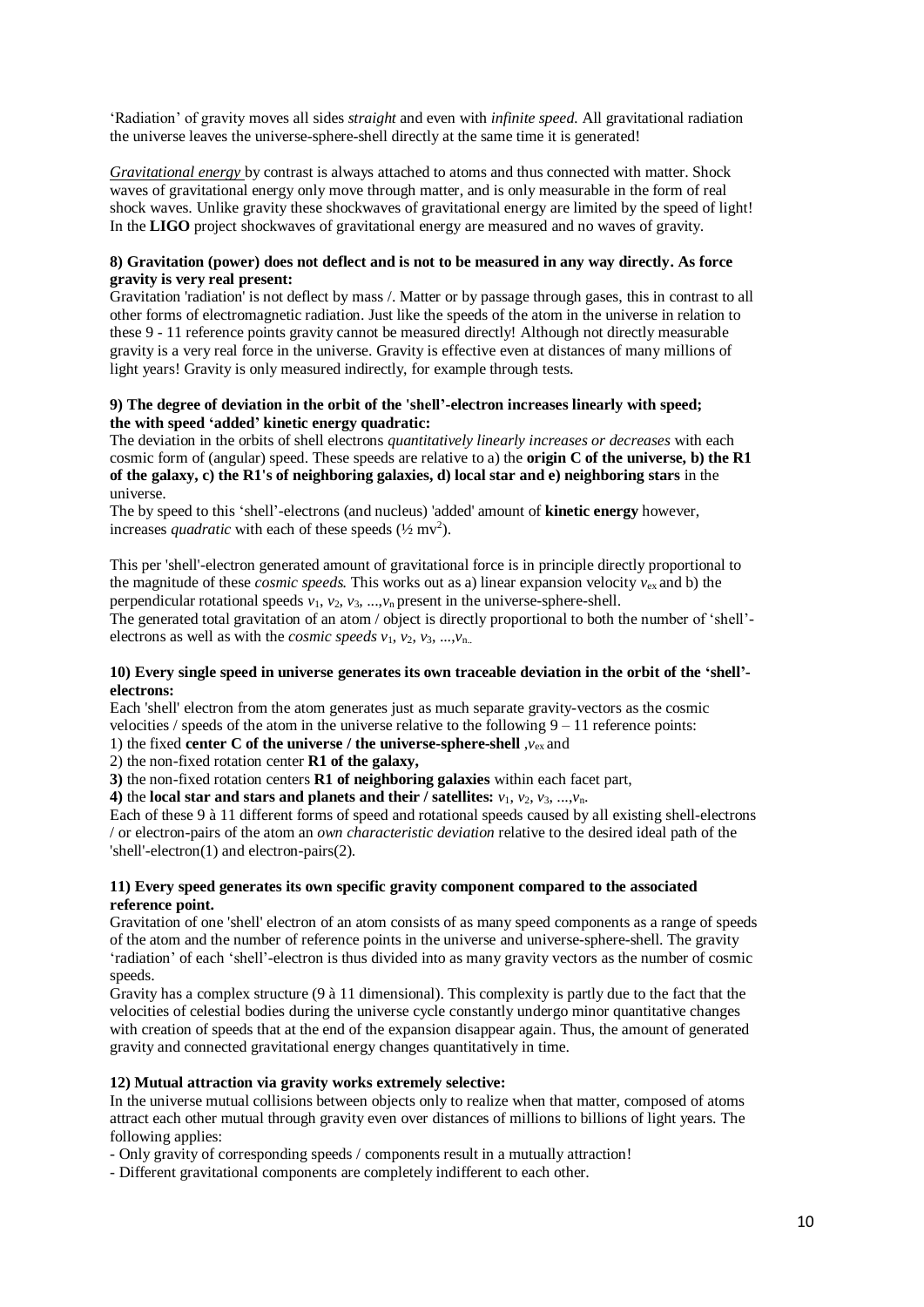Only similar gravitational vectors contribute to the total mutual gravitational force exerted.

The gravity associated with the expansion velocity is universal emitted to other objects in the universe. This expending gravity continues to slow down the expansion speed of the universe-sphere-shell finally to zero. In the meantime this energy is transferred into an increase of the angular speed of all galaxies.

The gravity of the rotational speeds *within* the universe-sphere-shell is effective focused within the universe-sphere-shell itself. This gravity is to realize local collisions between stars and galaxies to slow down the number of these angular speeds and to transfer them into only one angular speed. This first results in a continuing accumulation of stars and planets in their own central black hole of the galaxy. By collisions between galaxies themselves in time all matter in all facet parts and all kinetic energy are increasingly concentrated in the sole, remaining central facet black hole. That central facet black hole will be realized and completed in about 350 à 450 billion years. That process coincides with the end of the expansion of the universe-sphere-shell.

#### **13) Gravitation opposite the universe-sphere-shell:**

The gravity of galaxies situated at the other side of the universe-sphere-shell generate the same but negative gravity compared to the Earth. For us this gravity works out as anti-gravity. Those galaxies local indeed emit the same gravity as the Milky Way galaxy. This gravity holds together the universesphere-shell and ensures a maximum expansion of that universe of about  $3.0 - 3.5$  billion light year. Through overlap of gravity of adjacent facet areas is gravitational *indirect* and practically no longer measurable through the universe-sphere-shell transferred to the Milky-Way galaxy.

#### **14) Adding factor cos α to the gravitational formulas by Newton and Einstein is necessary:**

 $\alpha$  is the angle between two galaxies as seen from the **center C** of the universe-sphere-shell. Objects in the universe beyond the Milky Way the curvature of the universe-sphere-shell (= **Einstein's** space-time) becomes measurable.

Then a curvature / angle correction **cos α** has to be added to gravitational formulas of **Einstein** and **Newton**. From **C** seen the larger this angle  $\alpha$  and hence the larger the distance between two objects on the universe-sphere-shell, the greater the effect of this correction for the curvature of the universesphere-shell. This correction is in the form of the addition of **cos α** to the gravity formulas used up to 2017. See **Appendix 2.** In fact **Einstein** forgot to adapt his space-time in his gravitational formula**. \*\*)**

Both for the expansion gravity as well as for the gravity as a result of rotations within the universesphere-shell applies the same correction with this factor **cos α.** This correction becomes quantitative important for the gravity between *universe facet areas* themselves. Within one facet area the effect of **cos α** is only slightly for the individual galaxies.

## **15) All mass-, matter- and energy-balances of the universe are getting complete:**

With **cos α** added to the formulas of **Newton** and **Einstein** the universe-sphere-shell contains much more (4 à 6 x) as much gravity, mass, matter and kinetic energy as now calculated and 'found'. With factor **cos α** added in a simple way the mass-, matter- and energy balances of the universe are getting fully throbbing. The rest of the missing energy is gravitational energy versus **center C** and the gravitational energy within the universe-sphere-shell!

#### **16) Structure of gravity is strictly logical but complex:**

The link in this document gravitation to both:

- a) the number of 'shell'-electrons of the atoms as,
- b) the number of cosmic speeds of the atom in the universe and
- c) the quantitative coupling of gravity to each of possibly up to 11 cosmic speeds of atoms in the universe and explains perfectly logical all the gravitational energy (= 'dark' energy).

Gravity (and other two physically and two chemically forces) have a complex construction consisting of the same  $10 - 11$  speeds components. The bonds of these physically and chemically forces consist of the same 10 - 11 speed components.

#### **17) Structure of gravity constant is logical but also complex:**

A similar structure applies correspondingly also for the *gravity constant* (and all other associated physical constants! by physical and chemical forces). See **G10.**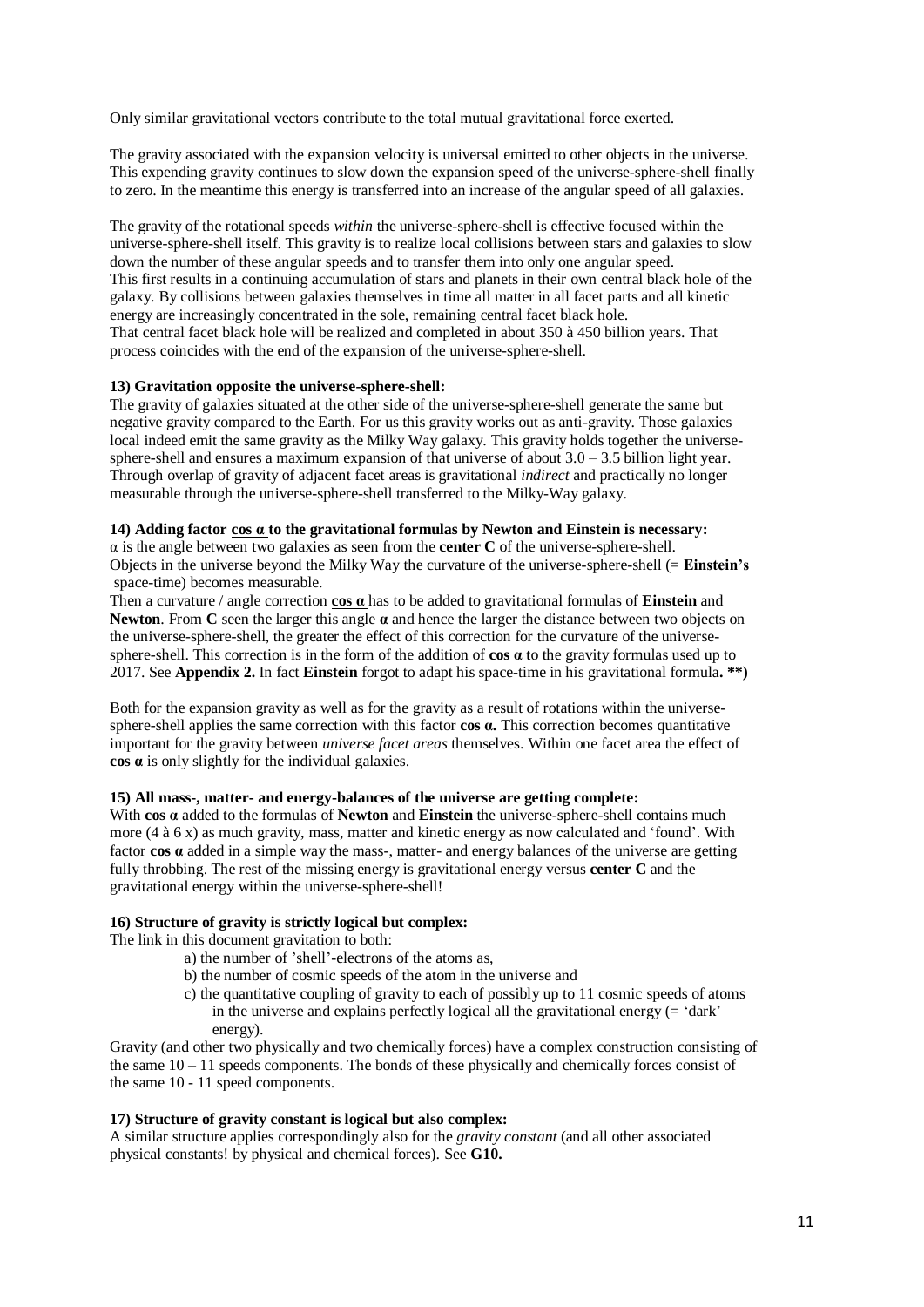## **18) Be aware of the direct link between quantum mechanics and astrophysics**

The quantitative structure of gravitation of every physically and chemically bond on earth is to analyze in detail when all speeds are known of the atom in the universe and within the universe-sphere-shell. **There is a direct link between quantum mechanics and astrophysics**

## **3.2 ASSUMPTIONS GRAVITATIONAL ENERGY:**

## 1**) Gravitational energy cannot be measured directly but is as a form of energy indeed real present:**

Just like gravity the gravitational energy cannot be measured directly and directly quantified (Measuring = knowing applies doesn't for gravity and gravitational energy!). Gravitational energy can only be calculated in relation to the previously described speeds ( $\rightarrow$  gravitation), and reference points and the distance of an object to these reference points.

#### **2) The amount of** *gravitational energy* **of an object is dependent on:**

a) the amount by its own gravity by speeds relative to **C** and the rotation points **R1** within each facet area,

b) the distance of an object to these reference points within each facet region and

c) the amount of existing gravity on that reference point.

Gravitational energy cannot be measured directly; gravitation is only to calculate and indirectly deduce.

#### **3) Practical problem most of these rotation points and distances are unknown:**

The problem is that from those 9 à 11 reference speeds in fact only the position and the distance to the center **R1** of the Milky Way is well known. The distances to **center C** and the remaining distances to the 8 à 10 reference points inside the facet area are still unknown or held by approximation. The location of **C** is in order of magnitude well known, but not the distance to **C**.

## 4**) Every movement atom attached to its own form of gravitational and excess gravitational energy:**

## Every form of velocity, rotation velocity in the universe relative to the **origin C, R1 of the galaxy, the R1's neighboring galaxies and stars / planets in the universe** and **their own rotation** generates its own distinctive form of gravitation (force).

The *distance to these points of rotation / reference points* then determines the by gravity (not directly measurable) amount of gravitational energy of atoms / objects. Within each of those 4 - 20 million facet areas of the universe the present gravitational energy can be divided to these  $9 - 11$  reference points. In all millions facet areas are the same 9 - 11 components of gravity and gravitation-energy (one for each speed and associated reference point) multiplied by the distance from the object to these 9 à 11 reference points.

## 5**) Structure of gravitational energy is extremely complex:**

Each velocity of the atom in the universe generates its own contribution to the total gravitational and delivers its own specific contribution to the gravitational energy. The *distances* to the various rotational / reference points determine the current quantitative amount of present gravitational energy! The structure of gravitational energy is therefore much more complex than that of gravity itself. To quantify gravitational energy all mutual distances to these 8 – 10 reference points must be known as well the changes therein that occur during the universe cycle. During this cycle quantitative changes occur in the amount of gravity, the distances and so the amount of present gravitational energy. This problem is so complex that this is only to overcome by modeling and thereby quantify the universe cycle.

## 6**)** *Gravitational energy* **only move through matter, and thus by waves and with the speed of light:**

Unlike gravity all gravitational energy is directly bound to matter / atoms. Shock waves of gravitational energy cannot move at all sides like gravity itself. Unlike gravity all gravitational energy always moves through matter and therefore always through waves! Such (shock) waves of gravitational energy are bound by the speed of light. *Gravitational energy is measurable only in cases of shock waves within the universe-sphere-shell.*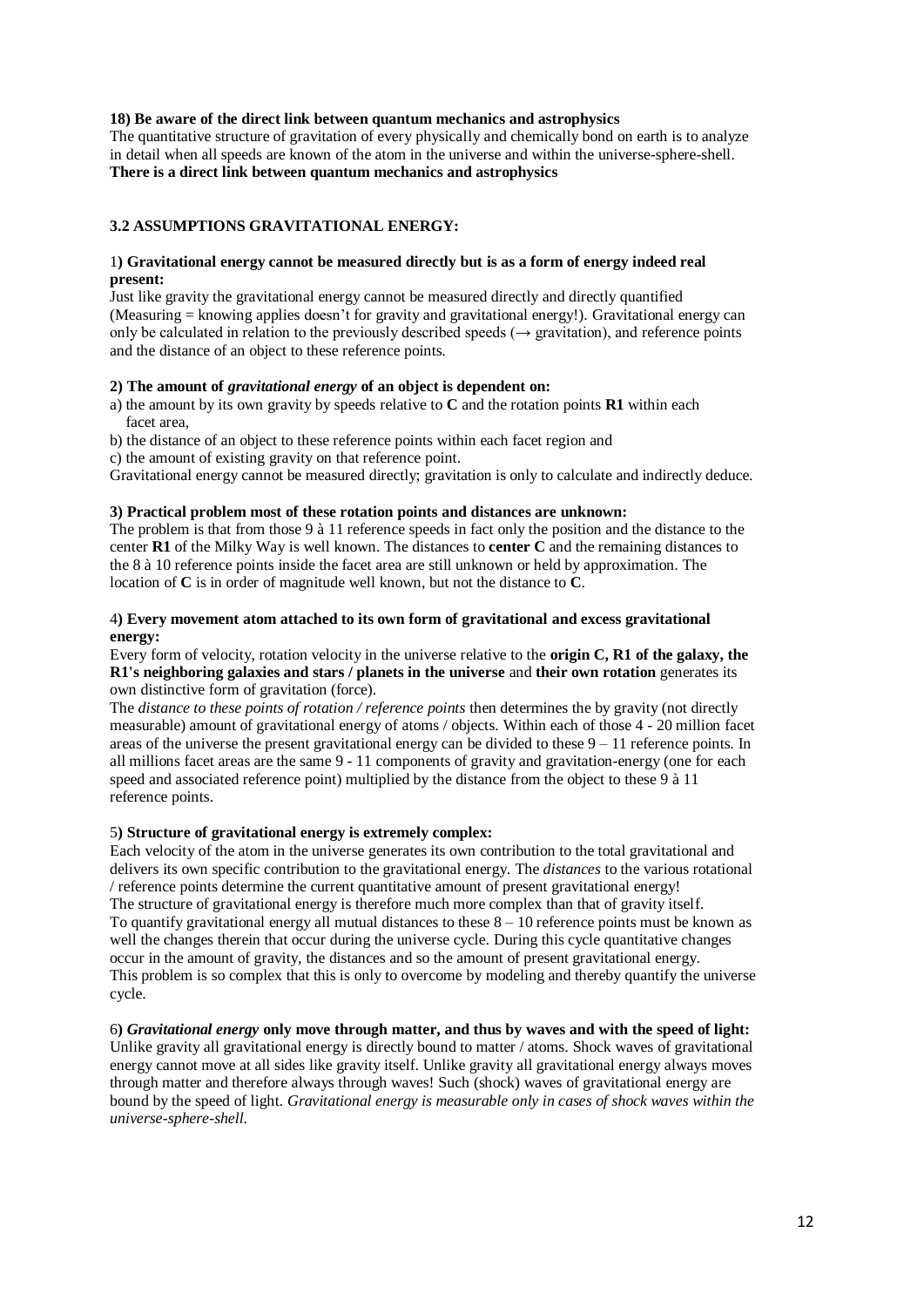# **7) What LIGO actually measured?; 'waves' of gravity or waves of gravitational energy?:**

The **LIGO** and later the **Pathfinder** don't measure gravity but only (shock) waves of gravitational energy! Gravity is and remains measurement-technically a completely elusive phenomenon! We now know just what gravity and gravitational energy is!

## **8) Quantitative relationships:**

The by 'shell'-electron generated amount of *gravitational energy* in principle is:

- a) directly proportional to the magnitude of the *cosmic speed* and thereby generated gravity, These are the linear expansion velocity  $v_{ex}$  and the perpendicular rotational speeds  $v_1$ ,  $v_2$ ,  $v_3$ ,  $v_n$  which are present in the locally plane of the universe-sphere-shell.
- b) The generated total gravitational energy of an object is directly proportional to both the number of 'shell'-electrons and with the *cosmic speeds v*ex, *v*1, *v*2, *v*3,..., *v*n,.
- c) The distances of the object relative to the 9 11 points of rotation **C, R1**, the **R1's** of the facet area, local star and neighboring stars and their planets and satellites.

#### **9) Gravitational energy made up of components:**

Each 'shell'-electron of the atom generates just separately the same gravitational energy vectors as cosmic velocities of the atom in the universe compared with the following benchmarks:

1) the **fixed center C of the universe / the universe-sphere-shell** ,*v*ex, and

2) the **non-fixed rotation** center **R1 of the galaxy,**

**3)** the **non-fixed** rotation centers **R1 of neighboring galaxies** within each facet part,

**4)** local stars / planets and their satellites:  $v_1$ ,  $v_2$ ,  $v_3$ , ..., $v_n$ .

That to gravity associated gravitational energy is thus divided into as many gravitational vectors as the number of cosmic speeds of the atom.

## **10) 'Dark' energy:**

The current generation of theoretical physicists and astrophysicists anno 2017 still no real physically explanation for the phenomenon of gravitation. They don't take in account the effects of the 9 - 11 different speeds and reference points within each facet area as used by the author. Therefore in Science in energy balances lacks virtually all gravitational energy now present in the universe. This gravitational energy in fact is the intensely searched 'dark' energy in the universe:

a) the one-dimensional gravitational energy of the universe-sphere-shell with respect to **center C** and b) the 8 - 10 dimensional gravitational energy within each of the 4 - 20 million facet parts in the universe-sphere-shell. These  $9 - 11$  reference point and connected gravitational energy explain all missing energy (now 'dark' energy).

# **11) Development of gravity and gravitational energy only to solve by modeling the universe cycle:**

The structure of the existing gravity and gravitational energy in the universe is extremely complex because:

1) the reference points are missing or not well understood,

2) many connected speeds are unknown with respect to the  $9 - 11$  reference points, and

3) the exact distances of the celestial bodies with respect to these  $9 - 11$  reference points.

# **12) Mathematical model universe / universe-sphere-shell and universe cycle is essential:**

Gravitational energy can only be quantitatively achieved with a **mathematical model** of the universe and its energy-neutral cycle! \*\*\*) See documents **G6, G7 and G8.**

\*) The *current generation astrophysics rejects a universe with one fixed center C.*

\*\*) No account is taken of the effects of the minimal deflection of light in universe as a result of the present extremely low concentrations of hydrogen and helium in the universe-sphere-shell. These deflection ensures that the observed deep universe rests entirely on beautiful but 100% virtual images, See **G9.**

\*\*\*) The universe cycle is based on 12 parameters **(G3**) and the ninth Laws of the universe (**G4**).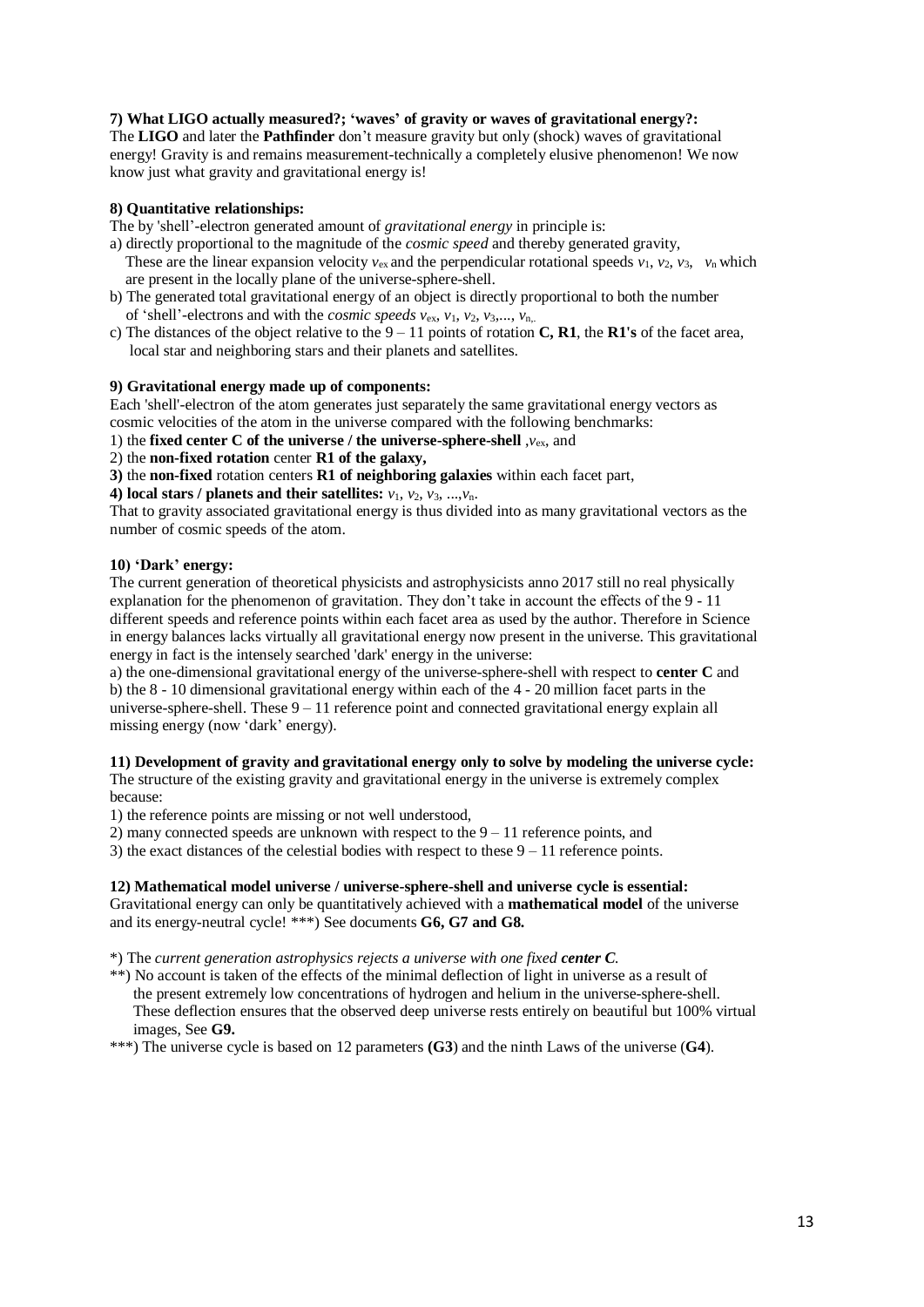## **\*4) GRAVITY AND GRAVITATIONAL ENERGY FURTHER CONSIDERED:**

# **4.1 IMPACT OF SPEED ON ORBITS OF 'SHELL'-ELECTRONS:**

Atoms / celestial bodies move in space because of attached kinetic energy and gravitational energy. All kinetic energy and gravitational energy is always 100% bound to matter; unbound energy is not possible! Kinetic energy forces all atoms to move in the universe with respect to one or more reference point(s). All speeds are larger than 10 - 30 km/s, and thus relevant speeds.

Every form of velocity has its own recognizable effect and impact on the orbits of all 'shell'-electrons of atoms. Because these speeds all orbits of 'shell'-electron become vague.

#### **-) Statement of gravity and other forces:**

To achieve this ideal orbit as much as possible all 'shell'-electrons of atoms generate:

- a) at *macro-scale universe*: gravity. Through collisions between galaxies, stars and planets by gravity to convert kinetic energy and gravitational energy into heat (photons) and thus to slow down the speed of all present individual atoms. All 'shell'-electrons get more ideal orbits. Documents **E3 and E3-1.**
- and
- b) at *micro atomic / molecular scale*: to generate two physical and two chemical forces where this 'shell'-electrons can form atomic and molecular bonds in which standard binding energy is released in

 the form of photons. See **F1d**. Only the bond forming electrons get an energetic more ideal orbits. Gravity is only generated by all 'shell'-electrons of atoms.

# **4.2 ASPECTS OF GRAVITY AND GRAVITATIONAL ENERGY AT SCALE UNIVERSE:**

Now includes:

- **A) The spherical shell shape of the universe and movement of celestial bodies within this universe sphere-shell;**
- **B) Gravity and the structure and composition of gravity,**
- **C) Gravitational energy and the structure and composition gravitational energy.**

## **4.2.1 ad A) THE SPFERICAL SHELL SHAPE OF THE UNIVERSE AND DISTANCES:**

## **-) The current universe has to be the structure of a thin spherical shell. The currently observed images from the 'deep' universe are 100% distorted and imaginary and based entirely on optical illusions:**

In *2017* the *Big Bang theory* is generally accepted. In that case the universe starts from one point out of a super big black hole that lost all speed and thus all gravity. It became unstable and all present black hole atoms fall directly apart into an equal amount of protons and electrons that arrange themselves in monolayers of protons and electron that spreads on all sides with a uniform expansion speed of  $1/3<sup>th</sup>$  –  $1/2<sup>th</sup>$  the speed of light and without inflation.

Then the universe must have the form of a thin spherical shell of a universe-sphere-shell. This always perfectly round spherical shell is now filled with 4 - 20 million identical *facet areas.* All facets are filled with the same amount of mass, matter and kinetic energy. Every facet area is filled with about 200 – 500 or even more galaxies! Within each facet the same  $9 - 11$  speeds are present.

From *Earth* we see the universe as a flat surface but not as a sphere shell. That's correct. The radius of this spherical shell is now about 2.5 to 3 billion light-years. The local curvature of this spherical shell is minimal and near zero. The universe-sphere-shell manifests itself locally as a plane!

## **4.2.1.1 THE COMPLETELY CLOSED UNIVERSE:**

In observations from Earth it seems however that our planet is in the center of the universe. Apparently planet Earth is even in the Big Bang point! That cannot be true. This optical illusion is caused by: **1)** The minimal deflection of light (photons) by the presence of extremely low concentrations of *hydrogen* and *helium* in the universe-sphere-shell. See **document G9**. All electromagnetic radiation, and all particles radiation are diffracted by these gasses in such a way that they move continue 100% within the thin universe –sphere-shell. Inside and outside of this quite thin universe-sphere-shell with billions of galaxies absolutely nothing is present in the form of mass, matter, kinetic energy not even electromagnetic radiation like photons and neutrinos.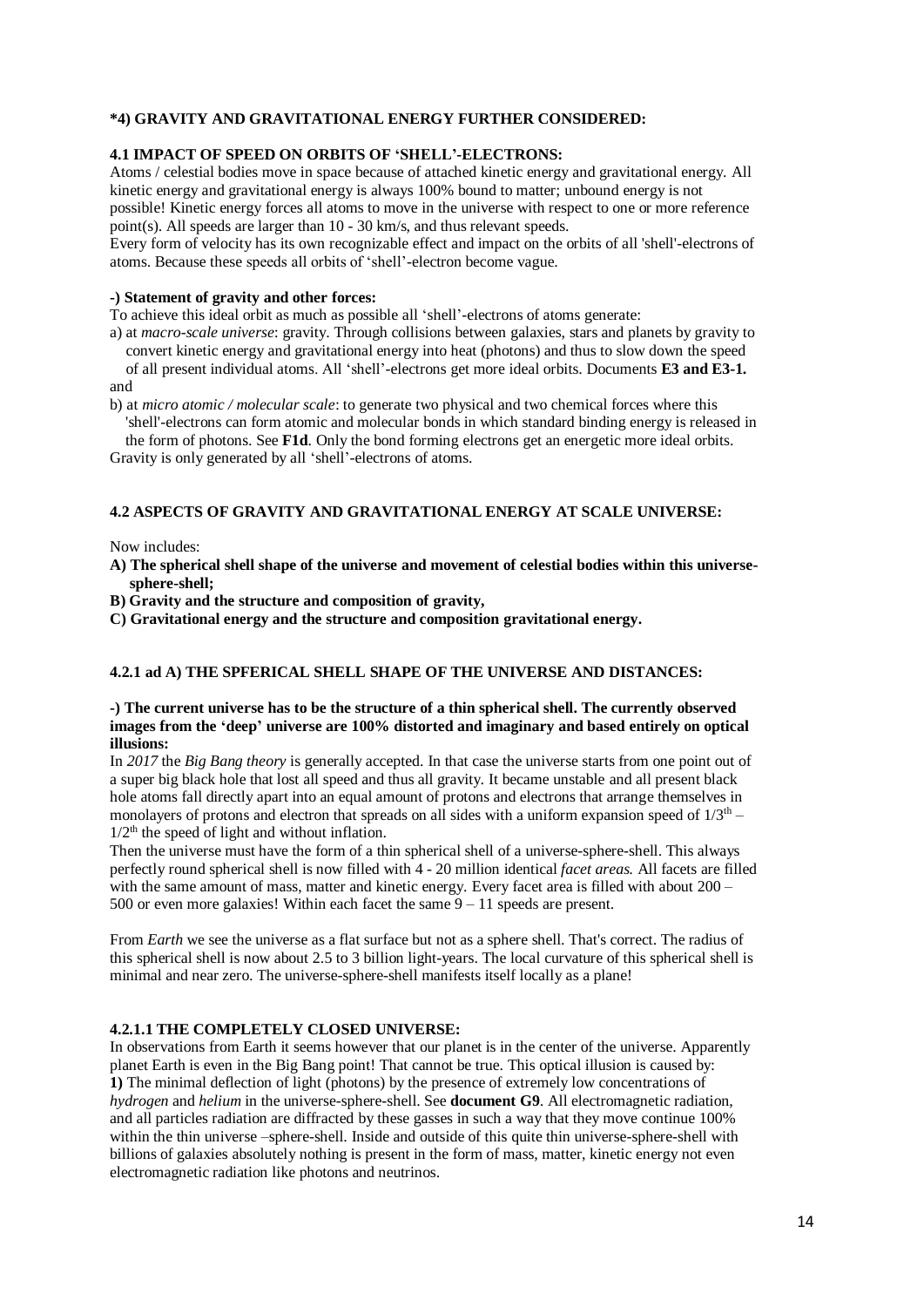**2)** The phenomenon that within a period of 14 - 18 billion years all the neutrinos and all photons in this universe-sphere-shell are fully transformed back into protons, electrons and eventually into new hydrogen atoms / molecules. Science does not realize that all neutrinos and photons have a maximum lifetime in universe!

With that in hydrogen transformed neutrinos and photons all the information disappears about the universe older than 14 - 18 billion years! For this reconstruction of protons and hydrogen see **document F1c**. On earth, we see that transformation back as high energy cosmic rays of protons, electrons and the formation of new hydrogen and new stars!

# **ad 1) minute concentrations of hydrogen and helium present in the universe-sphere-shell:**

The universe-sphere-shell between the galaxies is filled with extremely low concentrations of hydrogen while inside all galaxies besides hydrogen also extremely low concentrations of helium gas are present as a tiny remnant of the billions of local Big Bangs which were all situated in the universe-sphere-shell. All 4 - 20 million facet areas, all now existing of 200 – 500 galaxies, started *20 - 25 billion years* ago simultaneously with their own superhot Big Bang. This Big Bangs are described in **phase 16** of the universe cycle (**G7**). See especially the **figures 42 – 54** in **G8** that give a rather detailed artist impression of these Big Bangs.

These *simultaneous* birth (Big Bangs) of hundreds of billions of galaxies are no longer perceptible to get because in the meantime all radiation include neutrinos and photons 100% are transferred back into protons, electrons, new hydrogen and into new stars. All information about the universe, older than 14 - 18 billion years, is completely disappeared and transferred into new matter! (The 'dark' period of 380.000 years in the Big Bang Theory in fact covered a period of 25 – 30 billion year!)

#### **-) Universe-sphere-shell represents a 100% closed system:**

Within this universe-sphere-shell concerns that extremely low concentrations of hydrogen and helium ensure that:

a) Within this universe-sphere-shell all forms of electromagnetic radiation such as neutrinos, photons of infrared and light and all particle radiation undergo an extremely small deflection of an average of only *1 degree* per 10 - 40 thousand light-years.

b) All radiation is that much deflected that it moves 100% within that universe-sphere-shell and cannot get outside or escape this sphere-shell.

This results in a 100% closed universe-sphere-shell for all mass, matter, electromagnetic and all particle radiation and for all the connected kinetic energy!

#### **-) The observed deep universe is 100% virtually and is based on imaginary images:**

Because of that *tiny deflection* of all types of electromagnetic and particle radiation the universe shows us space and a universe that is composed entirely with imaginary images and not that of a nice *universesphere-shell* which the universe according to the **Big Bang theory** and the universe model by **Uiterwijk Winkel** should be.

By this minimal deflection all absolutely dark areas on both sides this universe spherical shell are continuously be completely filled with *projections of virtual images* for 100% derived from this relatively thin universe-sphere-shell. That deep universe is only observable through this thin extreme slightly curved universe-sphere-shell! See **document G9** [www.uiterwijkwinkel.eu](https://translate.google.com/translate?hl=nl&prev=_t&sl=nl&tl=en&u=http://www.uiterwijkwinkel.eu) .

# **4.2.1.2 THE CURRENT UNIVERSE IS MUCH OLDER THAN 13.8 BILLION YEARS:**

At that deepest perceptible point of the universe is 13.8 billion light years from Earth. At that deepest visible point there are already fully functioning galaxies! To form these galaxies and Big Bangs at the beginning of these galactic systems took many billions of years. The present perceptible universe must be much older than our maximum detection limit of 13.8 billion years!

The author now assumes that the current universe at least 25 - 30 billion years older than the currently adopted 13.8 billion years. The current universe would then started 40 à 45 billion years ago and is correspondingly equally old! Our visions of the universe and its origins, as well as the current standard Big Bang theory will then have to be revised and changed radically.

**-) The author has derived the complete history and future of this entire universe and described;** The beginning and the history of this universe and the overall future of this universe are qualitatively described in the documents: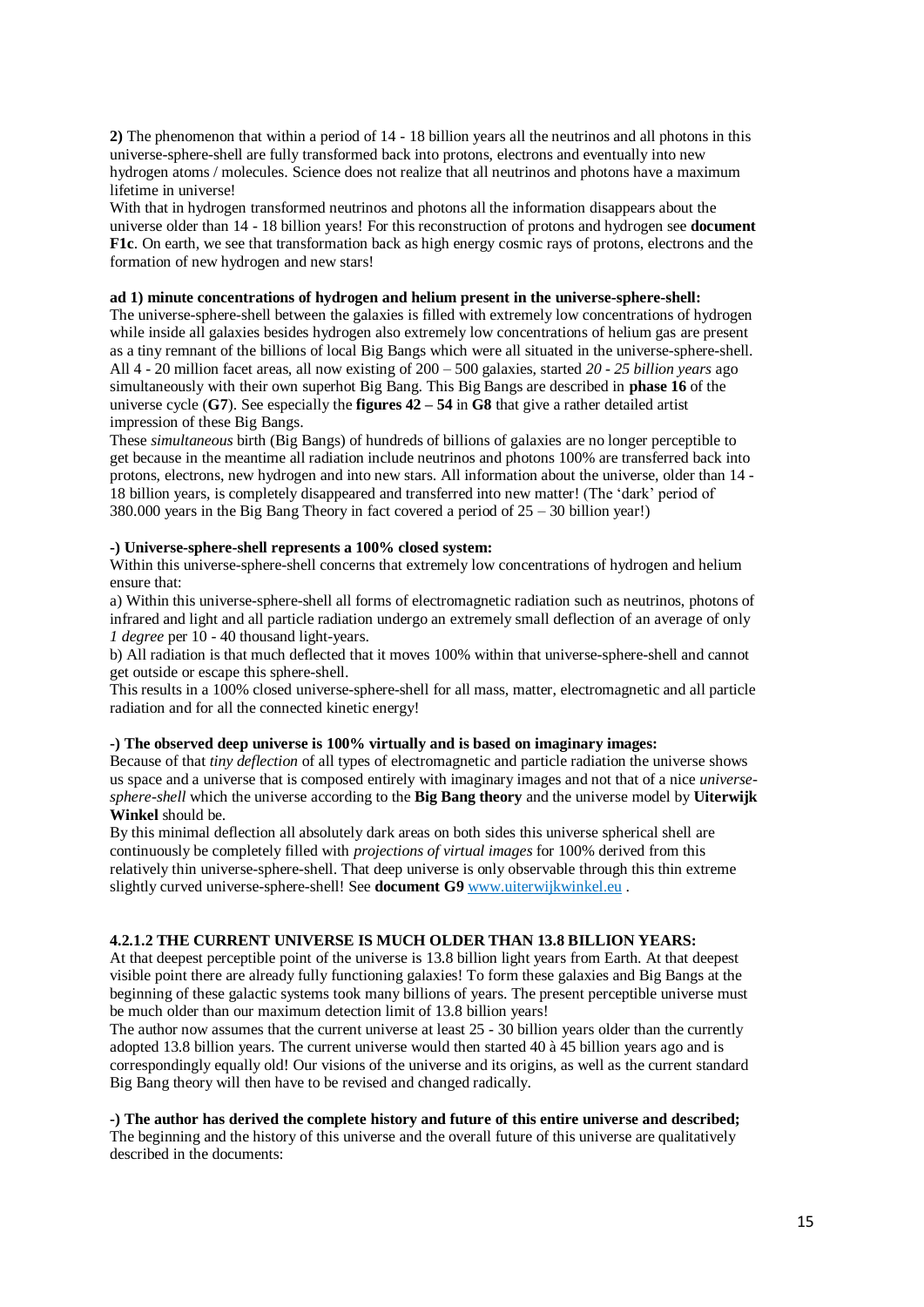- **G6: Start universe about 40 - 45 billion years ago with a super cold Little Bang (0 kelvin) with the release of an equivalent number of protons / electrons followed by an expansion without inflation,**
- **- G7: Text energy-neutral cycle universe with 29 steps / phases and**
- **- G8: The 80 figures of the universe cycle.**

#### **4.2.1.3 GRAVITY SLOWS DOWN THE EXPANSION; IN THE PAST THE UNIVERSE EXPENDED FASTER AND FASTER:**

At the Little Bang 40 – 45 billion years ago the Little Bang black hole fell directly apart in an equivalent numbers of protons and electrons that arranged in mono-layers of protons and electrons. See Figures G8. Within those mono-layers a huge electric spring tension was present which those monolayers let expand. These mono-layers expanded with  $1/3<sup>th</sup>$ -  $1/2<sup>th</sup>$  the speed of light c and thus without inflation!

After the Little Bang there are no atoms present and thus gravity and gravitational energy is lacking completely. The first 5 - 10 billion year this system of spherical monolayers protons / electrons expands without gravity thus completely unhindered. In that long period, more and more space was created both between the monolayers of protons / electrons as between the in these mono-layers present protons and electrons themselves.

After 5 - 10 billion years that space between the mono-layers of protons and electrons is mutually increased everywhere that universe wide exactly simultaneously all protons capture their own electron as 'shell'-electron to form hydrogen atoms. With this atom both gravity and gravitational energy relative to the **center C** come back into the universe. With this formation of hydrogen a huge amount of gravitational energy is free of charge added to the universe and its cycle. This the 'dark' energy of the universe.

From that moment, 35 à 40 billion years ago, gravity is decreasing the expansion speed of the universesphere-shell relative to the **center C.** This process continues the next 350 – 450 billion year.

When we observe the universe in fact we observe only through this thin *universe spherical shell* back in the past and in time. Then we observe that this spherical shell expands more and faster as we look further back in time (**Hubble)**. This thin universe-sphere-shell swelled formerly indeed faster and faster than at present. See **Figure 4a document E3-1**. This is consistent with what is observed and is measured. (The interpretation of the current observations unfortunately lead to false conclusions, the universe is expanding is not expending faster and faster. Contrary gravity just slows down the expansion of the universe even more and more!)

#### **-) Expansion universe-sphere-shell comes to a complete stop; the physical space of the universesphere-shell is finite:**

All observed galaxies are located in the universe-sphere-shell and have *now* exactly the same expansion speed relative to the center **C** as the Milky Way galaxy! In the future, gravity slows further and further down this expansion of the universe-sphere-shell. The hereby released energy is converted completely to an increase and the rotational speed / energy of all current galaxies which will rotate faster and faster in time. A part of this energy is transferred in gravitational energy versus **center C**.

Over 350 à 450 billion years in all 4 - 20 million facet areas through collisions all inside these facet areas present galaxies and their 8 – 10 speeds are disappeared and concentrated into just one central facet black hole that rotates equatorial with  $1/3<sup>th</sup>$ - $1/2<sup>th</sup>c$  on its longitudinal axis. Than all axis are pointed at the **center C** of the universe. See **Figure 1 G8.**

Then the current expansion speed of the whole universe-sphere-shell (now approximately 450 km/s) at the same moment comes to a complete stop. Gravity limits the maximum expansion of the universesphere-shell physically up to a maximum radius of about 3.0 - 3.5 billion lightyears around the **center C**. We live in a universe with finitely expansion! The adjacent seems to be happening.

Under the influence of gravity, this universe-sphere-shell with 4 à 20 million super-sized central facet black holes start shrinking towards the fixed center **C** of the universe. See **Figure 1 of G8.**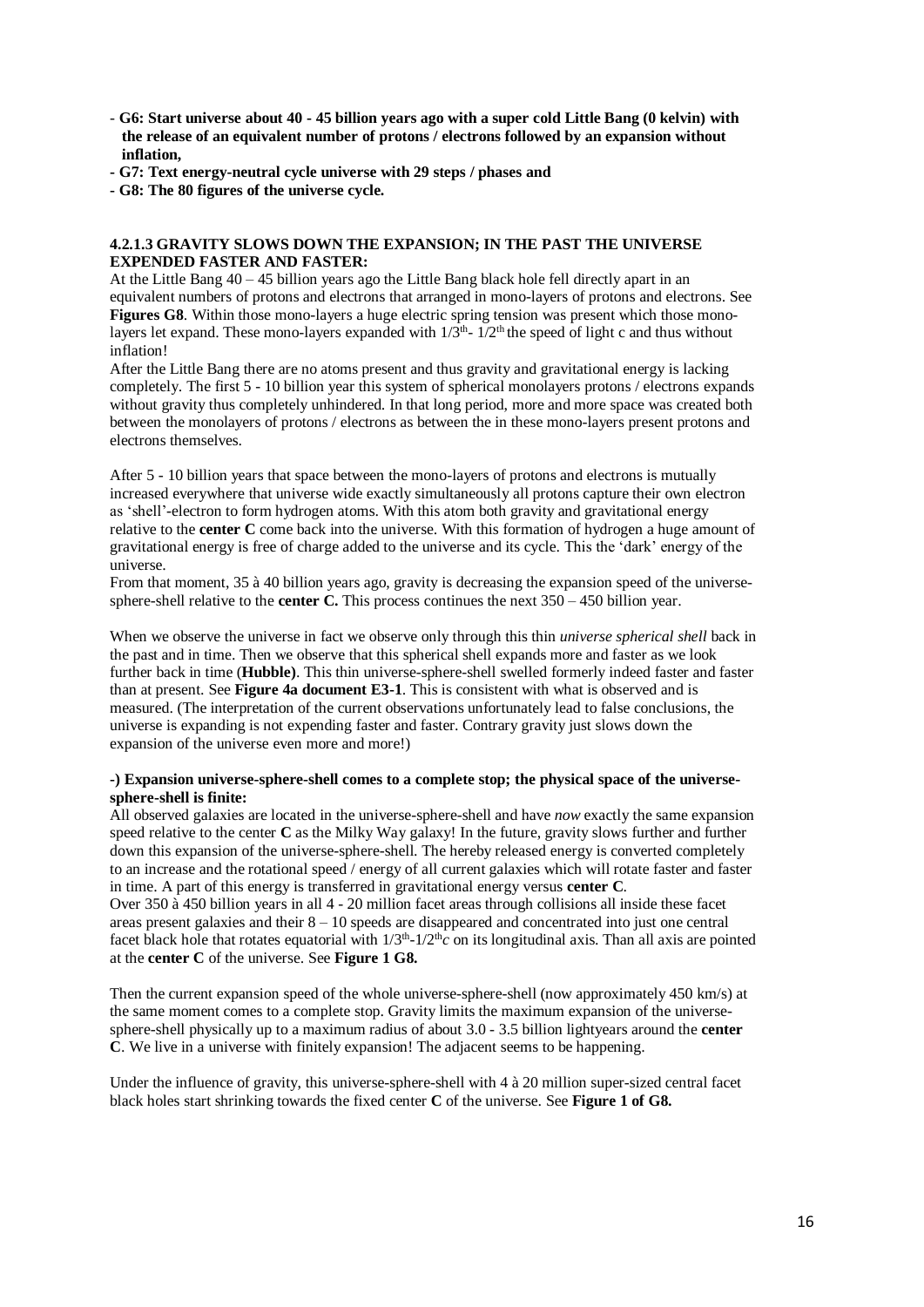## **4.2.1.4 THE UNIVERSE-SPHERE-SHELL IS PARTIPATED IN 4 - 20 MILLION SAME AREAS; EACH FACET AREA HAS THE SAME 10 – 11 SPEEDS / REFERENCE POINTS:**

The universe-sphere-shell has one **center C** as the only *fixed* point of reference in the universe! This universe-sphere-shell consists of 4 - 20 million equivalent facet areas each of which filled with the same amount of mass, matter and kinetic energy. Every facet area now comprises an estimated 250 - 500 (and possibly more) galaxies.

*Within each of these current facet portions* of these universe-sphere-shell all present galaxies and celestial bodies and rotate locally around the same number approximately 10 secondary *non-fixed rotation centers* which can be considered as temporary local variable reference points.

For each celestial body and therefore every atom within each of those 4 - 20 million facet areas there are the same 11 similar reference points and hence the same maximum of 11 different speeds. All facet areas have **center C** as only fixed point in the universe.

Those remaining approximately 10 rotation / reference point in every facet of the universe-sphere-shell are not linked to fixed locations, only temporarily. These points of rotation are movable within each facet area. At the end of the expansion these points are concentrated in the final central facet black hole.

# **4.2.2 Ad B) GRAVITATION PURPOSE AND STRUCTURE OF GRAVITATION**

Gravitation is primarily intended to reduce the speed of the atom or of objects in the universe by stripping the atom of its kinetic energy and its gravitational energy. This to atoms attached kinetic energy and gravitational energy causes these 9 - 11 speeds in universe!

In universe this stripping of attached kinetic energy can only be realized through mutual collisions between objects / bodies / galaxies. This happens only if gravity manifests itself as a mutually attractive force which even operates over huge distances of even many millions of light years!

During these collisions much kinetic energy is released in the form of photons of light ( $\equiv$  the electron) and infrared (≡ the proton). After these clashes, the *average speed* of the two objects in the universe lower than before! After this clash all present 'shell' electrons are in an average lower energy level and thus in more ideal orbits than before the collision.

That loss of speed also results in loss of the amount of gravity and thus also in a loss of associated gravitational energy!

## **-) All 9 - 11 speeds in the universe and within the universe-sphere-shell change extremely slowly in time; The corresponding gravity and thus gravitational energy constant change in time:**

All stars and planets follow the same set of  $9 - 11$  cosmic velocities /speeds in galaxies and within the facet area. Over a short period of about a thousand years, these 9 - 11 cosmic speeds can be regarded as *quantitatively* constants in time. This applies to a lesser extent for the movements between the galaxies themselves.

On a longer term of millions / billions of years, however, *unidirectional quantitative* changes take place on both a) the number of speeds and b) the quantitative extent of these  $9 - 11$  respective speeds.

## **-) Any form of speed results in their own force component / dimension:**

Any form of which 9 - 11 speeds generates its own gravitational component. Only the same gravitation components attract each other mutually. The *gravitational constant G* is also constructed out of 9 to 11 separate components. That same includes these two physically and two chemically forces /bonds and their physical constants of nature.

(Here's a direct link exists between quantum mechanics and astrophysics!)

# **-) All black holes merge into one central facet black hole; all speeds merge in one angular speed:**

The next coming 350 - 450 billion years all 200 to 500 galaxies within every facet area will brought together in one facet black hole through mutual collisions. The current 9 - 11 speeds merge in only one angular velocity. The angular velocity of the *central facet black holes* eventually increases to 1/3<sup>th</sup>- $1/2<sup>th</sup>c$ . The kinetic energy and angular velocity will be exactly equal to the kinetic energy and expansion speed at the beginning of the universe just after the Little Bang. In all facet areas are their final rotation axis precisely aimed at the fixed **center C** of the universe.

In that coming period, both the number of speeds and therewith the associated gravity will change as well the mutual distances between all objects. This also results in changes of the amount of gravitational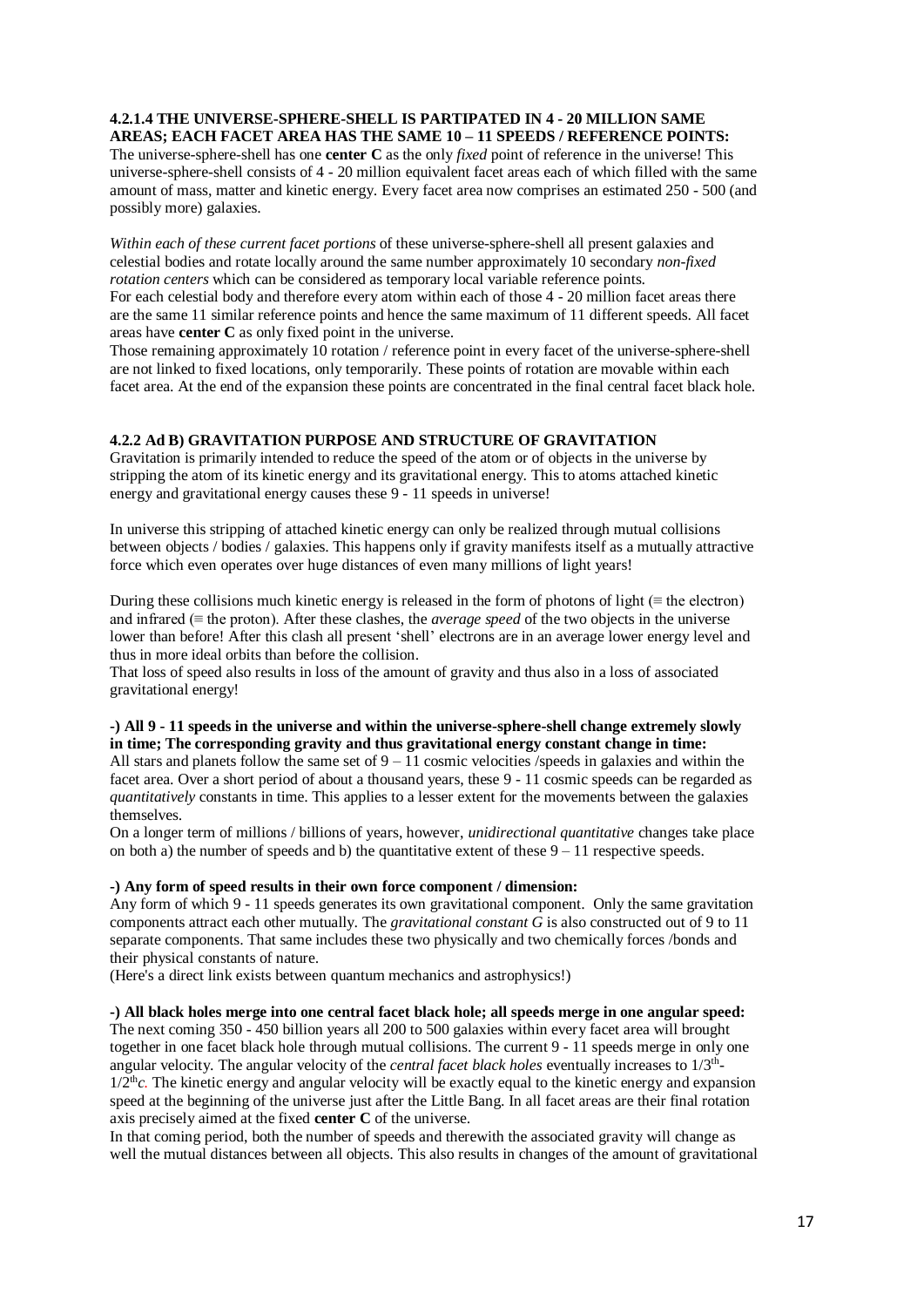energy in the universe! That is quite complex. Without mathematical model these changes in number and quantity of speeds are well to predict properly. The same for the distances and gravitational energy.

#### **-) Mathematical model of the universe and the universe cycle is needed:**

These 10 à 11 reference points and associated (angle) speeds are only to estimate after the establishment of a mathematical model of the universe-sphere-shell and after a quantitative elaboration. The distances to **center C** and to the 8 - 10 reference points inside each facet area are necessary to determine the current amounts of gravitational energy. That is most of the missing amount of 'dark' energy in the universe. That gravitational energy is the engine and driving force behind the universe cycle.

# **4.2.2.1 IMPACT OF NUCLEAR FUSION ON THE NUMBER OF 'SHELL' ELECTRONS AND GRAVITY:**

#### **-) At nuclear fusion in stars 'shell' electrons disappear thus gravity and gravitational energy:**

In nuclear fusion in stars 'shell'-electrons are bound to the protons present in the atomic nucleus. In nuclear fusion thereby disappears both a) that by 'shell'-electrons generated gravity and b) the corresponding gravitational energy! The mass remains the same!

This loss of gravity tends to be a decrease of mass. This is very *deceptive*. *Even more deceptive* it looks like *mass is converted into energy* or into photons! That is not the case!

Nuclear fusion in stars results in a loss of 'shell'-electrons, gravity and gravitational energy. That is to the detriment of the driving force and engine behind the universe cycle! Only by modelling and through quantitative calculation above changes are to follow and quantitatively expressed for any moment.

## **4.2.3 ad C) PURPOSE AND BENEFITS OF GRAVITATIONAL ENERGY (= DARK ENERGY):**

## **-)** *Gravitational energy* **of an object is made up of:**

- 1) Velocities / kinetic energy of the atoms of the object and atoms present therein with respect to the distinguish 9 - 11 reference points. Each speed of atoms generates its own deviation and thus its own component of gravitation, and
- 2) The distance (s) of these objects with their atoms to these local 9 to 11 different reference points within each of the 4 to 20 million facet parts of the universe / the universe-sphere-shell.

These 9 – 11 speeds and distances are not constant over time but are subjected to very slowly changes. That causes gravitational energy  $(=$  dark energy of the universe) has a much more complex structure than gravity itself certainly on the scale of the universe and the universe-sphere-shell. For this a mathematically is necessary.

# **4.2.3.1 GRAVITATIONAL ENERGY IS THE MOTOR BEHIND THE UNIVERSE CYCLE:**

The *energy-neutral cycle* of the universe consist of 29 sequential steps that complete a total cycle in 2.5 - 3.5 trillion (10<sup>12</sup>) years. See **Appendix 1 and document G7 and G8.** Within that cycle is to explain all mass / matter and kinetic energy.

The universe starts each cycle with a super cold, at *0 kelvin* settled *Little Bang* of which the last occurred 40 to 45 billion (10 9 ) years ago. See **G6 + Figures).** After the Little Bang the universe was expanding spherical system of mono-layers protons and electrons. There were no atoms and thus no gravity nor gravitational energy. As long as the atom and hence gravity is absent this universe should expands to infinity.

However approximately 5 - 10 billion years after the Little Bang all protons caught their own 'shell' electron and formed hydrogen which results in the generation of gravity and corresponding gravitational energy. Since then gravity inhibits the expansion of the universe. Thereby expansion energy is transferred into an increase in the angular speed of galaxies. We are now at the beginning of **step 23** of **29** and at 40 à 45 billion years after the Little Bang and start of this universe. In about 350-450 million

years everywhere the expansion will be simultaneously reduced to zero.

Gravity and associated gravitational energy form the spindle, motor and driving force to get back all matter (atoms) and kinetic energy back to that fixed **center C** of the universe. Gravitational energy in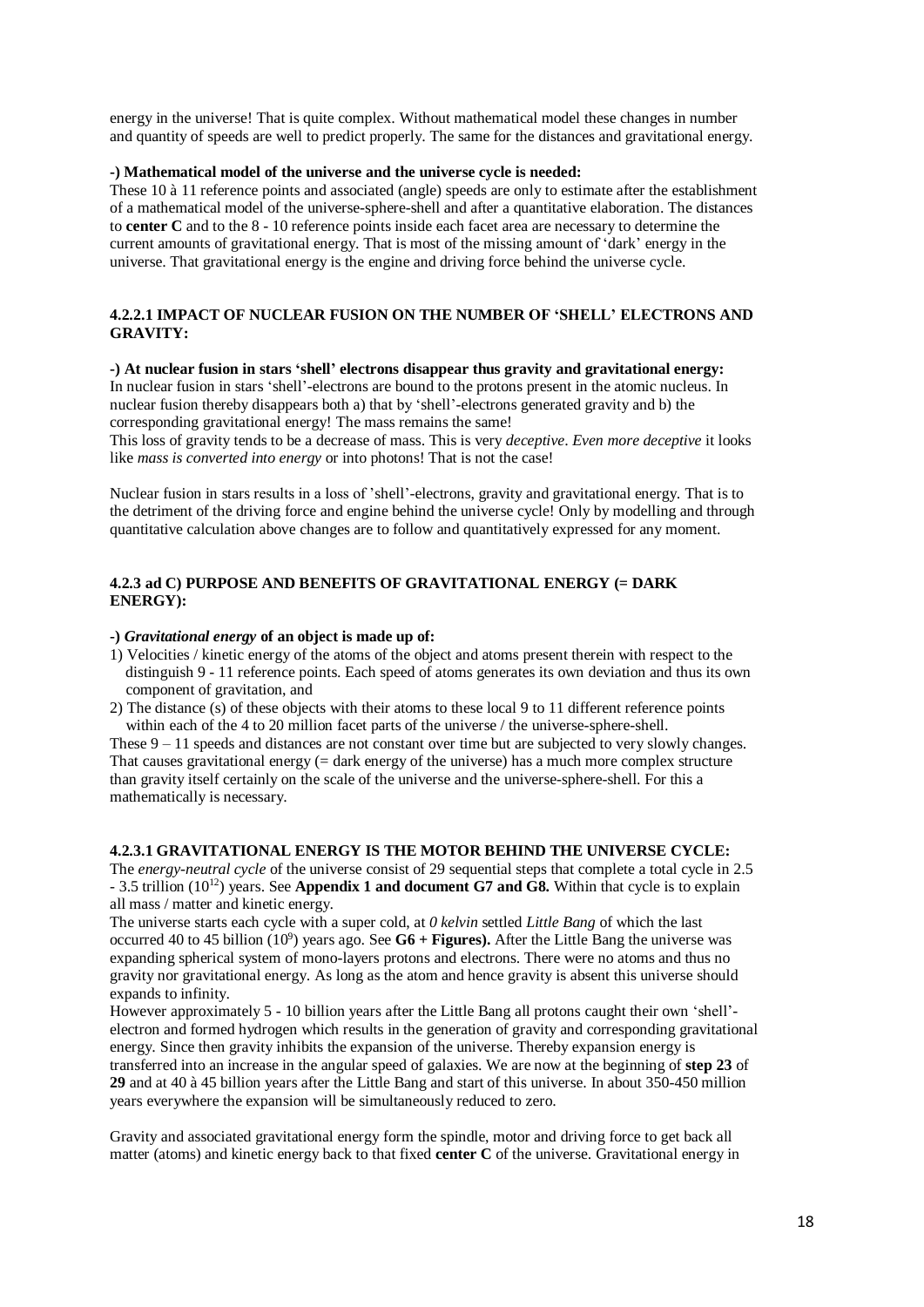fact is the driving force behind this cycle. The universe-sphere-shell is a fully closed system for all present:1) mass, 2) matter 3) electric charge, 4) magnetic spin and kinetic energy!

In **documents G7 and G8** the author not only describes how the previous 22 steps have been completed, but he also describes all steps of this cycle in future to be completed until the next *Little Bang* in **step 29.** Then the universe starts all over again with the completion of the next energy-neutral cycle, which is unwound in exactly the same manner as this universe and all former universes. See documents **G7 (text) and G8 (> 80 figures**).

## **\*5) PURPOSE DOCUMENT: MODELING AND UNIVERSE CYCLE FOR COMPLETION OF ALL THE 'DARK' MATTER AND ALL THE 'DARK' ENERGY:**

# **5.1 MATHEMATICAL MODEL UNIVERSE VITAL:**

#### **This universe cycle of 29 steps can be mathematically modelled; the whole cycle then to be quantified in detail!**

The universe and its energy-neutral cycle are based on:

- 1) A 100% closed system for mass, matter, kinetic energy, neutrinos and photons (electromagnetic radiation),
- 2) The 12 basic parameters of the universe (**G3**),
- 3) The 9 Laws of the universe (**G4**) and
- 4) The 29 steps, each with in principle, single chemically and (nuclear) physically changes. (**Documents G7 and G8**)
- 5) Those 29 seamlessly continuous models together form the whole mathematically model of the universe and its cycle.

For every step of the 29 steps of this energy-neutral cycle of the universe an own mathematical model can be made. All 29 models are based on the same 12 parameters of the universe (**G3**). Those 29 models connect seamlessly and therefore are to merge into one whole universe model of the universe and its cycle based on the nine universe laws (**G4**).

At the beginning and at the end of every cycle there is always present exactly the same amount of *mass, matter and kinetic energy*. Then all gravity and all gravitational energy are disappeared.

#### **-) Laws conservation of mass / matter and of energy apply only at the beginning and the end of the universe cycle:**

At the beginning and end of the universe cycle is always present exactly the same amount of mass, matter and kinetic energy. Only then apply the Laws conservation of mass, matter, kinetic energy and momentum because there is no gravity nor gravitational energy.

About  $5 - 10$  billion years after the Little Bang (some  $40 - 45$  billion years ago) hydrogen atoms and molecules are formed from loose protons and electrons. With hydrogen gravity and gravitational energy come back in the universe. With that formation of hydrogen an enormous amount of gravity and gravitational energy is free of charge, added to the cycle of the universe.

This free added gravitational energy disturbs the Law conservation of energy completely. This gravity held the universe together. Gravitational energy is the driving force behind this universe cycle. Gravity and gravitational energy bring back all matter and energy to the **center C** of the universe. The *quantitative* development of gravity and connected gravitational energy is only possible after the mathematically modeling of the universe and these 29 steps in this overall totally energy-neutral cycle of the universe.

#### **-) Boundaries of mass, matter kinetic energy and space to determine to complete one cycle:**

With such a model is to determine within which boundaries and limits of mass, matter, kinetic energy and space this energy-neutral cycle of the universe can be completed and possible for:

a) mass, matter and thus number of protons and electrons,

b) kinetic energy / electric spring tension,

c) within which maximum space (billions of light years) around the **center C,**

d) and which amount of gravity and gravitational energy is necessary .

For that energy-neutral cycle the author refers to the **G7 and G8 documents**.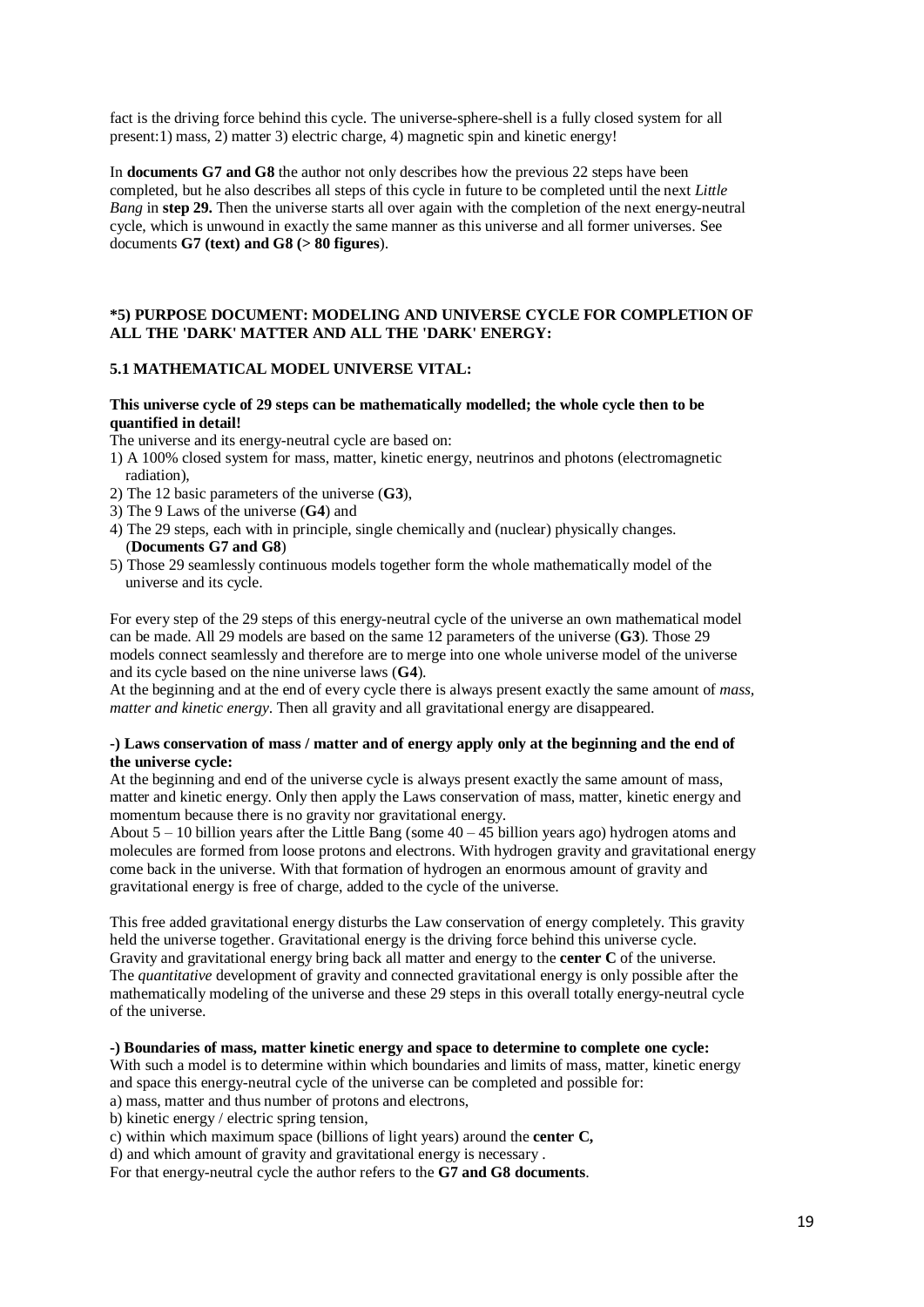# **5.2 ALL ATOMS SUBJECT TO DIFFERENT SPEEDS:**

From the **center C** seen in *every facet part* of the universe-sphere-shell all the galaxies are subjected to (exactly) the same system of 9 to 11 different movements / cosmic speeds  $v_{e\lambda}$ ,  $v_1$ ,  $v_2$ ,  $v_3$ , ..., $v_n$  in universe. All these linear and (rotation / angular) speeds exceed 10 to 30 km/s. Those speeds exist in every facet adjacent to the current linear expansion velocity *v*ex of the universe-sphere-shell. Within each facet of this universe-sphere-shell the same types of rotational speed  $v_1, v_2, v_3, \ldots, v_n$  are present. These speeds are perpendicular to the local expansion velocity  $v_{\text{ex}}$  with respect to the **center C.** This number of  $9 - 11$ speeds / dimensions in universe are not comparable with the on Earth known three-dimensional system!

These 9 to 11 speeds of all atoms in the universe are required in order to quantitatively reduce all forces and their bindings in their  $9 - 11$  force / binding components. If these  $9 - 11$  speeds are known then the **quantum mechanics** and **quantum chromo dynamics (QCD)** can be filled quantitatively in detail

## **-) Modelling of the universe cycle is needed both to recognize a) all speeds, b) all reference points and thus c) all distances and to** *quantify* **them:**

All the atoms within the universe-sphere-shell are subjected to 9 - 11 different speeds. Each velocity of the atom in the universe adds its own effects to all orbits of the present 'shell'-electrons. Modelling of the universe cycle is necessary in order to get clarity:

- A) in the *number of speeds* of the Earth in the universe and within the universe-sphere-shell,

- B) the *quantitative extent* of those speeds versus the center **C** and

- C) the distances to various reference points and rotation points **R1** of galaxies within the universe-sphere-shell.

*Gravity components in combination with their distances* are necessary to determine the amount of *gravitational energy* of the mass / matter in question. These are the mutual distances d:

1) with respect to the **center C of the universe**:  $d_{\text{Cl}}$ ,

2) relative to the **center R1 of the local (Milky Way) galaxy**:  $d_{R1}$  1,  $d_{R1}$  2,  $d_{R1}$  3,  $d_{R1}$  4,..  $d_{R1}$  n,.

3) with respect to other **centers R1** of adjacent galaxies within the facet part:  $d_{R1-R2}$ ,  $d_{R1-R3}$ ,  $d_{R1-R4}$ ,.... $d_{R1-R1}$ ,

4) relative to the local star / planet / satellite,

5) the own angular velocity of the atom.

Only then is to determine the total amount of gravitational energy of each object in the universe and the present gravitational energy of the universe as a whole.

## **-) Collisions between galaxies reduces the number of galaxies in all facet areas until eventually only one central black hole with only one angular speed remains:**

The next 350 - 450 billion year gravity will slow down the expansion speed towards zero. During that period till the end of the expansion of the universe-sphere-shell all energy of the expansion is transferred into rotational speed / energy of the now present galaxies. Within all facet areas all now present galaxies collide till only one huge central facet black hole is remaining.

At the end of the expansion each facet black hole contains the same amount of mass, matter and kinetic energy of about 200 - 500 (or more) galaxies. From the current 8 – 10 speeds only one angular velocity of this central facet black hole remains.

The rotation axis of all these central facet black holes are exactly pointed at the **center C** of the universe. The angular velocity of this final central facet black hole is increased to  $1/3<sup>th</sup>$  -1/2<sup>th</sup> the speed of light *c.* This speed is just as great as the expansion speed of the universe just after the Little Bang some 350 - 450 billion years earlier.

All axes of rotation of these final central facet black holes are exactly focused at the **center C** of the universe. See **Figure 1 G8.**

## **-) Expansion universe ends each facet area in one central black hole:**

Gravity slows down the expansion velocity  $v_{ex}$  of all galaxies down to zero. So the expansion of the universe will end and followed by contraction of the universe-sphere-shell. Before that moment: a) all previously emitted electromagnetic and particle radiation have to be transformed back into

- protons, electrons, and into hydrogen atoms / molecules,
- b) in stars by nuclear fusion all hydrogen is transferred into elements  $\geq$  Be and
- c) all stars and their planets including all their satellites are fully integrated in the local central black hole R1,
- d) in all  $4 20$  million facet areas all present 250 à 500 central black holes are fully incorporated in the large central facet black hole in the universe-sphere-shell. This is the **Hawkins black hole** with only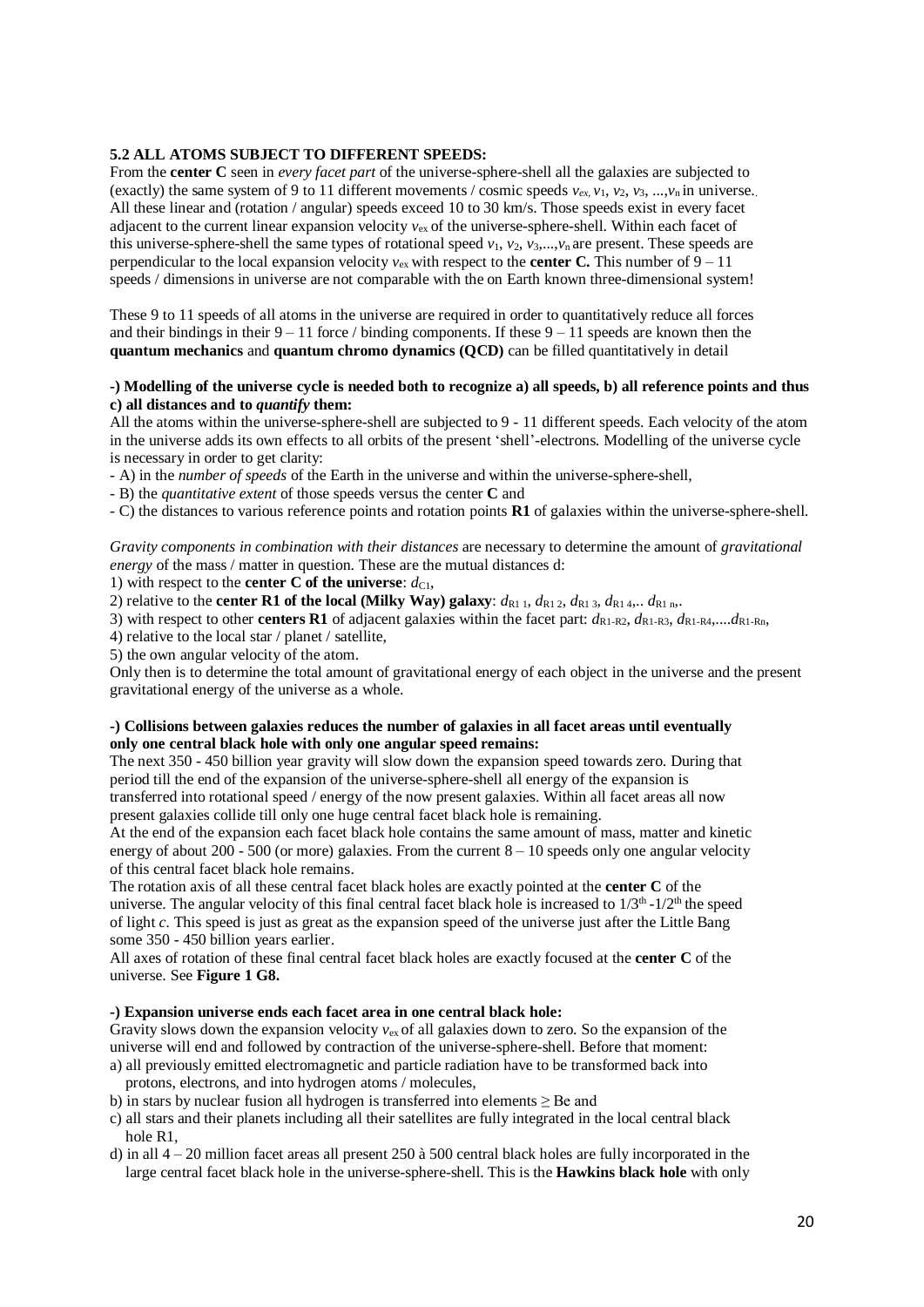one rotation speed and one gravitational component and in principle only one gravitational energy component to the **center C** of the universe.

See **Figure 1 G8** and beyond.

#### **-) On any collision between galaxies disappear least one of the current 8 à 10 cosmic speeds within the universe-sphere-shell**:

With each collision between galaxies disappears always at least one of the 8 at 10 (*n*) speeds! Through 2 <sup>n</sup> of such collisions all 8 à 10 eventually speeds will be reduced to just only one angular speed. **LIGO**  and **LISA** gets very busy with billions already occurred collisions between galaxies. In future billions of similar bigger and bigger collisions will happen!

Black hole matter consists of both physical and chemical totally inert loose black hole atoms that only generate rotation / angular gravity and a strong *magnetic field*. All black holes are super cold (2.7 K) and not able to emit light nor to absorb light!

## **5.3 MATHEMATICAL MODEL DELIVERS QUANTITATIVE BENCHMARKS FOR REVIEW OF ALL MEASUREMENT DATA UNIVERSE:**

Through the mathematically modelling the 29 different single steps a total mathematical models can be created of the whole universe and its energy-neutral cycle. For every moment such a mathematical model shows a completed *quantitative* model of the universe-sphere-shell with: a) the whole history of the universe, b) present universe as well c) the entire future of this universe. At any time can be shown a complete *qualitative* and *quantitative filled* universe and its cycle!

Such a mathematical model is an indispensable calibrator for all astrophysical measurements! A practical and absolutely essential framework for the interpreters of all measurements from space!

## **5.4 IN THE NETHERLANDS IS ADEQUATE KNOWLEDGE PRESENT FOR THIS MATHEMATICALLY MODELLING OF THE CYCLE OF THE UNIVERSE:**

Just in **The Netherlands** there are dozens of scientist's capable modeling this universe and its cycle. This requires approximately one - two year,  $5 - 10$  scientists and a total of  $5 - 10$  man years. This modeling could be achieved through a partnership between universities and their academic institutions. Of course international cooperation is possible as well. (Universities, ESA, ESTEC, CERN)

## **-) Universe model for verifying measurement data:**

On the basis of such a quantitative presented universe model both the entire past of the universe as well the whole future of this universe can be quantified in detail! Such a model unveils at any desired moment an in detail filled universe both qualitatively as quantitatively!

That is an indispensable tool for interpreting and testing of all the measurement data from inside the Milky Way galaxy as well from outside in the deep universe in the universe-sphere-shell!

## **\*6) DISCUSSION: RESULT AND THEORY OF GRAVITATION / GRAVITATION ENERGY:**

# **6.1 ADJUSTMENTS FOR IONIZATION ATOMS:**

At high temperature and high cosmic velocities the atom becomes greatly deformed by ionization. This involves atoms with a total or partial loss of 'shell'-electrons. These 'shell'-electrons lose their ability to generate gravity as well to receive and absorb these gravitational 'radiation' from outside. This loss of gravity also results in a loss of the connected gravitational energy. As a result in stars there is more mass and matter present than measured at the outside of the star on the basis of gravity of this star.

## **6.2 AT NUCLEAR FUSION GRAVITY DISAPPEARS AND THUS GRAVITATION ENERGY:**

During nuclear fusion 'shell'-electrons are transformed into 'core'-electrons together with released energy in the form of speed and photons. These 'core'-electrons lost their ability to generate gravity and gravitational energy. During its lifetime all stars loses gravity, weight and gravitational energy as well!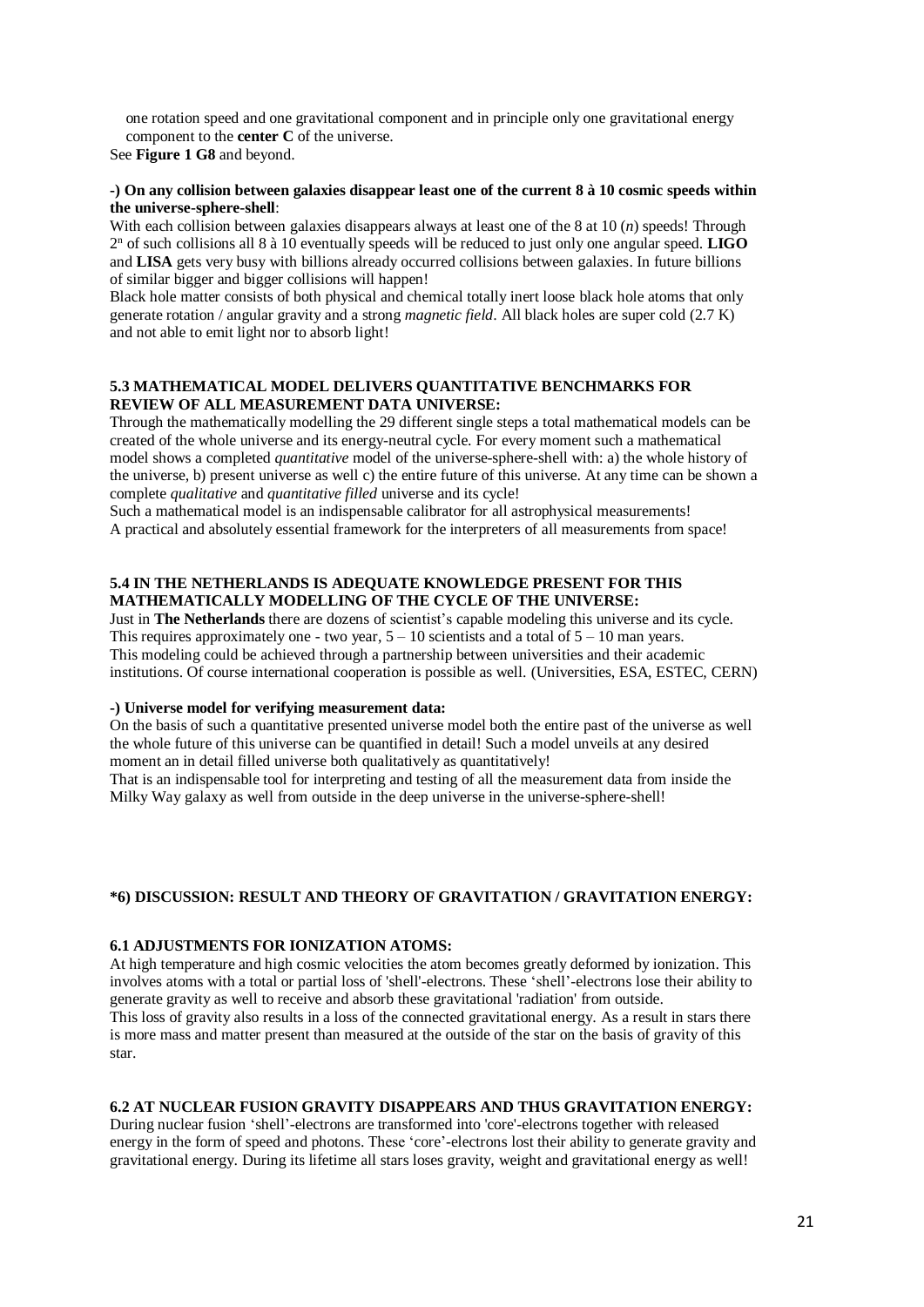The shaped helium-4 atom as a fusion product of 4-H atoms only 2 of the original 4 'shell'-electrons remain. Only these two remaining 'shell'-electrons still generate gravity. The two electrons merged with the atomic nucleus as 'core'-electrons don't generate gravity anymore. The gravity generated by helium atoms is only 50% of the gravity generated by the original 4 H atoms! The gravity, the weight and gravitational energy is halved. The mass however remains more or less constant!

From a distance, it seems like mass has disappeared while according to the author in fact only gravity is disappearance and thus weight! Measure technical seen pretty much the same result. *The interpretation of the observation however is based on a world of difference!*

As a result of nuclear fusion in the sun and other stars, the number of 'shell'-electrons in stars and in galaxies decreases in time and thus the gravity (and correspondingly the gravitational energy).

## **6.3 PLANETS MOVE IN EVER WIDER ORBITS AROUND THEIR STAR:**

By fusion all the stars lose more and more and finally up to a maximum 61.8% of their 'shell'-electrons in the case of forming  $U_{238}$ . Then 38.2% of the original 'shell'-electrons of hydrogen are over. During this nuclear fusion process in stars the surrounding planets roughly keep the same amount of 'shell' electrons and thus the same amount of gravity.

The loss of gravity of the star of  $> 50 - 60$  % results in a process where these planets get very slowly in wider orbits around their star! This is also actual to the sun and the distance sun - earth. This is experimentally observed by astronomers.

#### **6.4 THE ALLEGED 'DARK' MATTER:**

The author derived in this **documents E3 and E3-1** the origin of gravity. The universe-sphere-shell and therefore necessity of adding a factor **cos α** to the gravitational formulas of **Einstein** and **Newton** will lead to a full review of the mass / matter and energy balances of the universe.

**Einstein's** gravitational formula with **cos α included** all missing mass and matter will be found. This also results in  $4 - 6x$  more kinetic energy and gravitational energy for example:

a) gravitational energy relative to the **center C** of the universe.

b) rotation gravity of the central black hole is present in the center of all galaxies,

c) rotation gravity present in all facet areas versus the  $9 - 10$  there present reference points in these facet area's.

With these solutions enough gravity will be found to fill all so-called 'dark' matter and even all 'dark' energy (= gravitational energy). By modelling the universe and cycle of the universe these concepts are to fill completely quantitatively. The concepts of 'dark' matter and 'dark' energy will disappear completely from Science within a few years.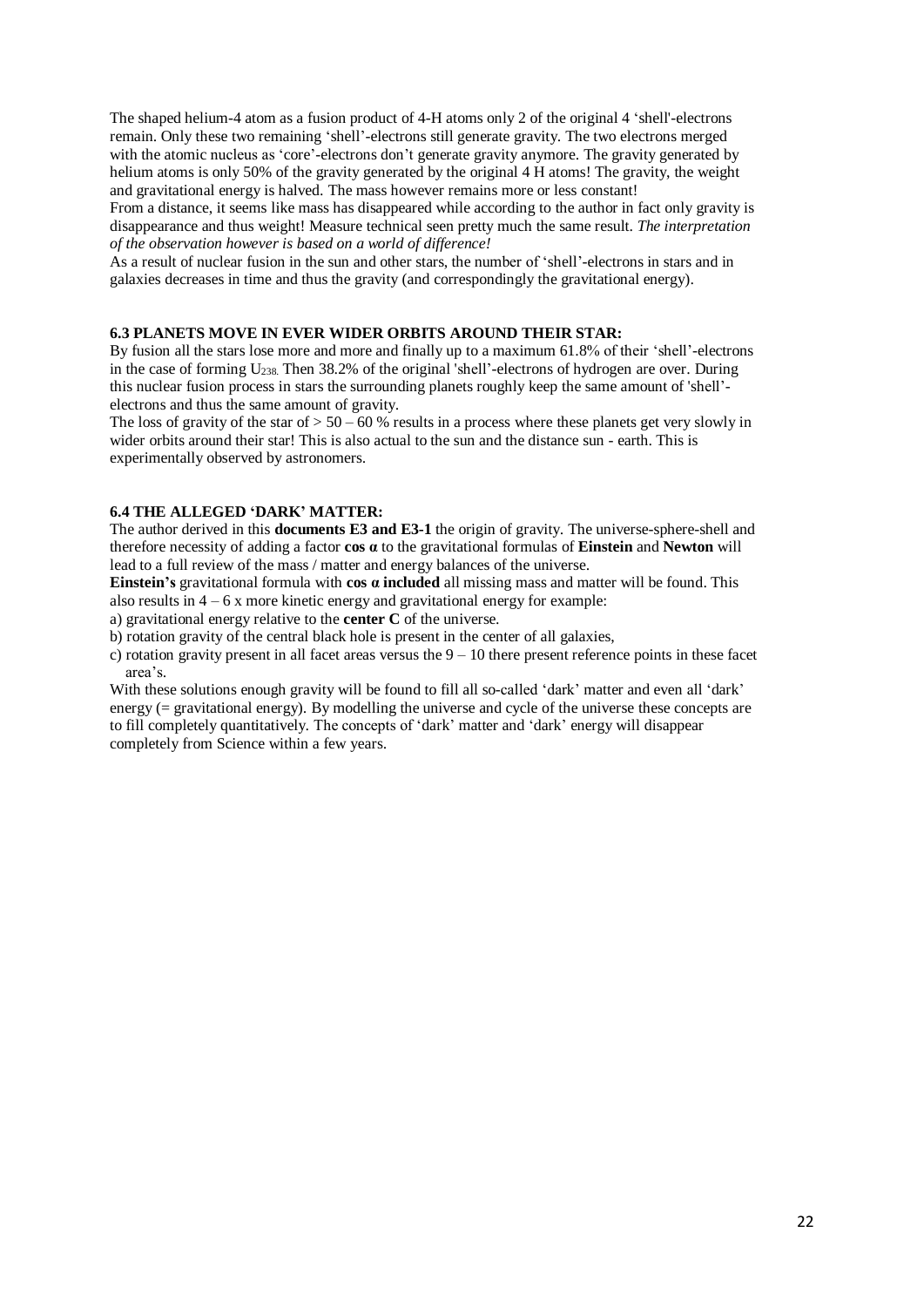## **\*7) CONCLUSIONS:**

1) In universe gravity / gravitation is a real physical force bus not always present during the cycle of the universe. During the first  $5 - 10$  billion year after the super cold Little Bang only loose protons and electrons are present. In that beginning atoms are absent and so gravity and gravitational energy are absent as well. After this period hydrogen is formed and so gravity and gravitational energy came back in the universe that in reality has the structure of a universe-sphere-shell.

2) Gravity as force is *only* generated by atoms and only by the 'shell'-electrons of atoms together, but separately, with two different physically and two chemically forces. Gravity and these other four forces are the result of velocity / kinetic energy of the atom in the universe within the universe-sphere-shell.

3) Gravity and thereby indirectly gravitational energy is caused by the same  $9 - 11$  different forms of (angular) speeds of atoms present within all equally 4 - 20 million facet areas of the universe-sphereshell. All facet areas together constitute this perfect round universe-sphere-shell that is expanding now at some 450 Mm/s. Gravity slows down this expansion speed of the universe-sphere-shell towards zero in about 350 – 450 billion year.

4 Each (angular) speed in every facet area of the universe is linked to his own point of reference. Each kind of speed within each facet generates its own gravitational component on atoms! Now gravity of the 'shell'-electrons is everywhere built up from the same 9 - 11 components. Gravity has an extremely complex composition and structure.

5) The two physically and two chemically forces and their associated bonds are also generated by the 'shell'-electrons and electron pairs of atoms and are primarily associated with kinetic energy. They are built up from the same 9 - 11 force- and bond components.

All these five forces and their bonds can be split quantitatively in their 9 - 11 components from which they are constructed as soon as these  $9 - 11$  nowadays speeds of atoms in the universe are quantitatively known! *Here a direct link exits between speeds of atoms in the universe and quantum mechanics!*

6) Gravitation is *linearly related to speed* of atoms in universe*.* This applies indirectly also for gravitational energy!

The other physically and chemically forces are *linearly related to kinetic energy* and thus *quadric to*  speed of the atom in universe! For this reason, gravitation is so much weaker than the other forces of atoms in nature.

7) In 2017 the current gravitation formulas of **Newton** and **Einstein** are only applicable within a single galaxy. Outside the Milky Way and on the scale of the universe-sphere-shell these gravitation formulas are only to be used in case a factor **cos α** is added to these formulas.

This factor **cos α** is the concrete realization of **Einstein's** curvature of space-time and is in fact the correction for the curvature of the universe-sphere-shell. Within the Milky Way this curvature is near zero and  $\cos \alpha = 1.0000$ .

8) The effects of the correction factor **cos α** grows as the distance between galaxies in the universesphere-shell increases and thus the angle  $\alpha$  increases. On the universe-sphere-shell **cos**  $\alpha$  first goes down to 0 and then sinks further to -1 for the opposite of the universe-sphere-shell. (See **Figures E3-1**)

9) With the factor **cos α** added to **Einstein's** gravitational formulas this results in a universe with much more gravity and thus in  $4 - 6$  times more mass / matter and kinetic energy present than calculated until 2017 without **cos α**. This also means that at least 4 à 6 times more gravitational energy is present in universe!

10) The currently missing 'dark' mass / matter and part of this 'dark' energy on balances of the universe sheets is (almost) entirely due to lack of this correction **cos α** in the used current used gravitational formulas.

11) Gravitational energy follows the development and building of gravity / gravitation. To establish this gravitational energy not only the  $9 - 11$  speeds and related components of gravity should be known but also the 9 – 11 distances relative to **center C** and to the 8 à 10 different rotation centers that are now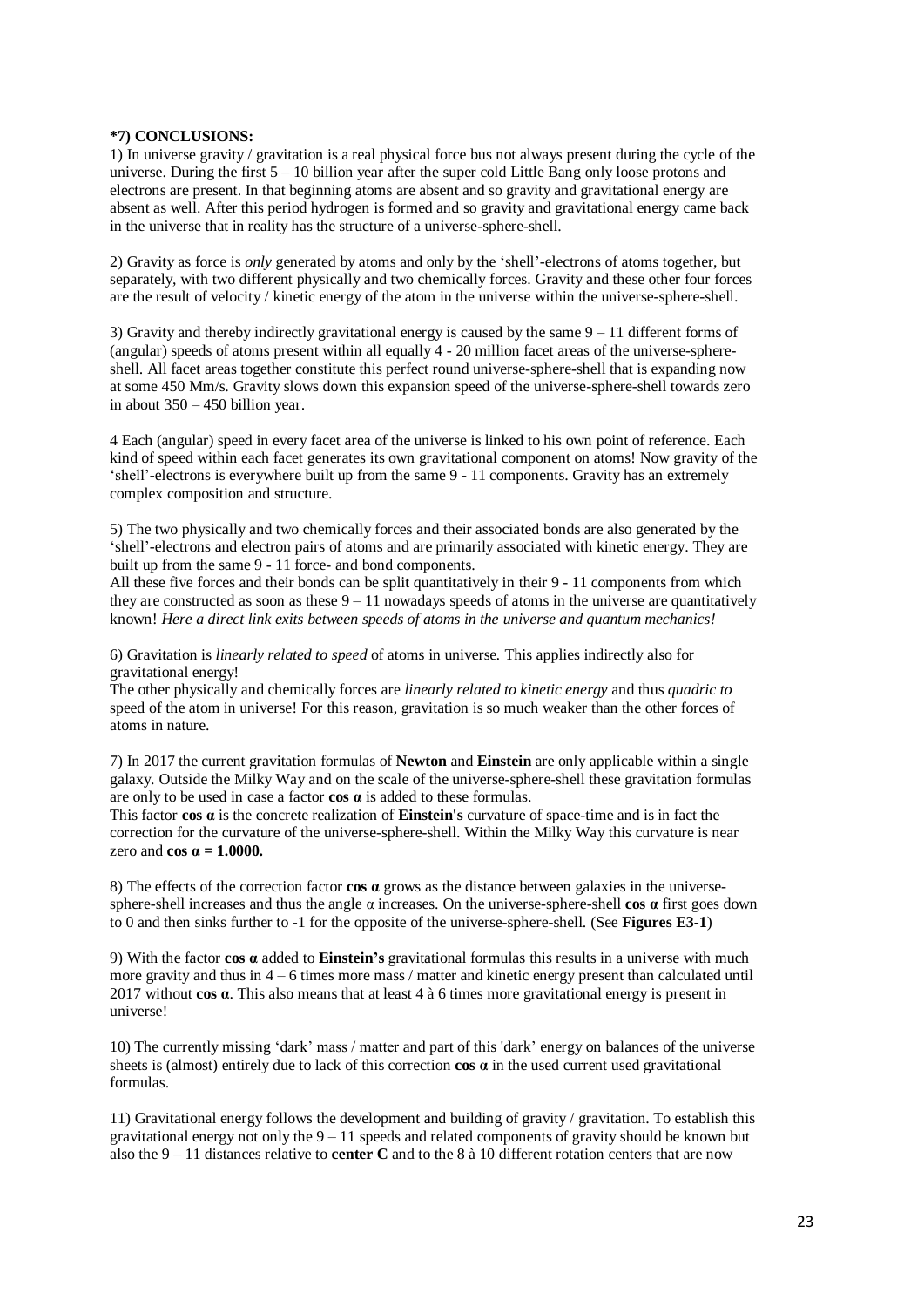present in every facet area within the universe-sphere-shell. Therefore, gravitational energy is even much more complex in layout and structure than gravity itself.

12) The rest of the missing 'dark' energy is entirely due to gravitational energy with respect to: a) the **center C** of the universe, b) the **rotation center R1** of the galaxy, c) **the R1's** within every facet part of the universe and d) relative to **stars, planets and satellites.** That missing 'dark' energy is simply gravitational energy!

13) The explanation of the author for the phenomenon of gravity and necessity for adding **cos α** to formulas both the mass balance and energy balance of the universe to fully throbbing.

14) In the universe and during the cycle of the universe at any moment there is *no 'dark' mass / matter nor 'dark' energy*. All mass, matter and energy can be rather simply explained. These current concepts will completely disappear from scientific research.

15) The number of speeds and the distances in the universe change in time during the cycle of the universe and so changes the related gravity and gravitational energy.

Quantitatively that changes in speeds and distances can only be solved by modeling the universe and the universe cycle. That mathematically model is based on: the 29 phases of the whole cycle (**G7 + G8**), the 12 basic parameters of the universe (**G3**), and within the frameworks of the nine Laws of the universe. (**G4).**

16) The author gives an explanation:

a) the origin and cause of gravity and gravitational energy,

b) the need for addition of **cos α** to gravitational formulas as compensation for the curvature of space (= **Einstein's** space-time) and

c) the structure of the currently observable universe as a universe-sphere-shell with a fixed **center C.** That requires for astrophysicists to develop a mathematically model of the universe and its cycle. They have to adjust their own models radically.

# **\*8) COPYRIGHT:**

The author started his website [www.uiterwijkwinkel.eu](https://translate.google.com/translate?hl=nl&prev=_t&sl=nl&tl=en&u=http://www.uiterwijkwinkel.eu) in 2007 his documents in Dutch and also translated into English. The quality of these translations requires the necessary care and efforts!

All documents on the author's website and related figures and characters are freely available for purely personal use. For all forms of education, commercial use and such like one have to pay copyrights as contribution to the costs of the English translations and realization of the tenth of figures on this website. See **document A6**.

A.P.B. Uiterwijk Winkel MSc Zwijndrecht; The Netherlands [apb.uiterwijkwinkel@gmail.com](mailto:apb.uiterwijkwinkel@gmail.com) 26 February 2017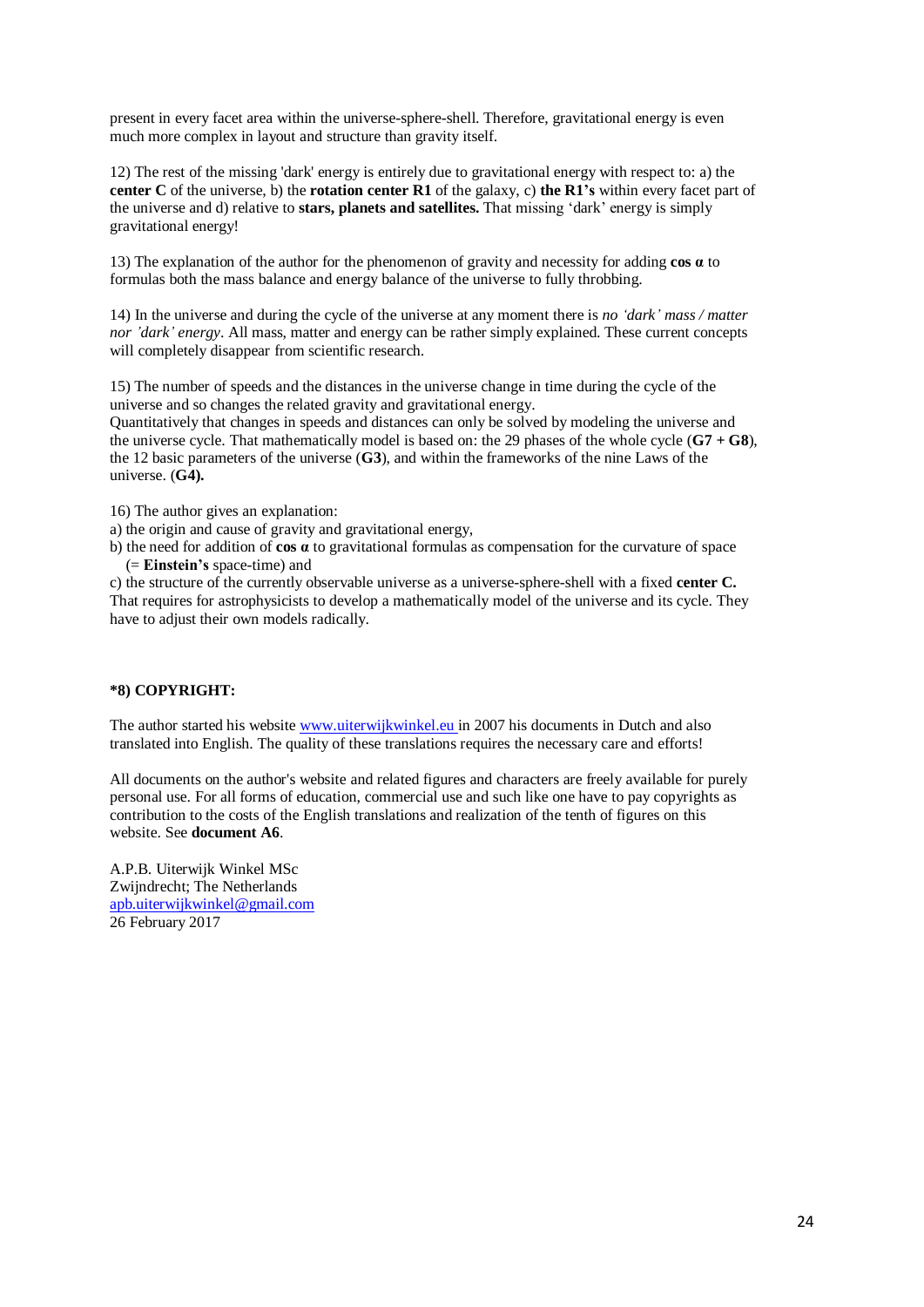#### **APPENDIX 1: OUTLINE STRUCTURE AND THE UNIVERSE AND UNIVERSE CYCLE:**

# **1) ONLY PROTONS AND ELECTRONS ARE RELEASED AT THE SUPER COLD LITTLE BANG SOME 40 – 45 BILLION YEAR AGO:**

#### **-) Increase physical space between protons and electrons:**

At the Little Bang, some  $40 - 45$  billion year ago, the giant Little Bang black hole with a diameter of 50 - 100 million km around **center C** of the universe at *zero degrees Kelvin* fell directly apart into an equivalent number of protons and electrons. See document **G6.**

During the Little Bang these freed protons and electrons arrange themselves in a giant sphere consisting of mono-layers with loose protons and loose electrons. In this mono-layers there is an extremely high electrical and magnetic repulsion and spring tension. Because of this electrical spring tension within these mono-layers this system of mono-layers expands from  $C$  on all sides with similar speed of  $1/3<sup>th</sup>$  $1/2$ <sup>th</sup> the speed of light c.

In addition, only the electrons also rotate within their monolayers at a speed of  $2/3<sup>th</sup>$  c around the **center C** of the universe; the protons don't rotate within their own mono-layers. See **document G6 + figures in G8** [www.uiterwijkwinkel.eu](https://translate.google.com/translate?hl=nl&prev=_t&sl=nl&tl=en&u=http://www.uiterwijkwinkel.eu) .

In the first period of  $5 - 10$  billion  $(10<sup>9</sup>)$  years only loose protons and electrons are present. The atom is completely absent. So gravity and gravitational energy and are 100% absent as well. As long as the atom and thus gravity is absent, these mono-layers of protons and electrons expend from  $\bf{C}$  without gravitation and thus completely unhindered with  $1/3<sup>th</sup>$ -  $1/2<sup>th</sup>$  the speed of light c!

As a result of the expansion of the universe-sphere-shell versus **C** in this period increases:

a) both the space between these mono-layers of protons / electrons as

b) the distances between protons and electrons within these mono-layers.

After the first 5 à 10 billion years the inter-space between the protons and electrons is increased in such way that each proton gets sufficient space around to catch its own 'shell'-electron. This results universe wide at exactly the same moment in the formation of exclusively hydrogen atoms.

These hydrogen atoms transfer directly into hydrogen molecules. With that hydrogen atom / molecule in combination with (expansion) speed in de universe all kinds of physical and chemical forces are generated on hydrogen including gravity. See **documents F1c + F1d**.

## **2) FREE OF CHARGE ADDED GRAVITATIONAL ENERGY TO THE UNIVERSE AS DRIVING FORCE OF THE CYCLE OF THE UNIVERSE:**

This hydrogen was formed already  $35 - 40$  billion  $(10^9)$  years ago and 5 à 10 billion years after the Little Bang. The forming of hydrogen took place at the expansion velocity  $v_{ex}$  of the universe of  $1/3<sup>th</sup>$ - $1/2<sup>th</sup>$  the speed of light c. At that moment the radius of the expansion of the universe-sphere-shell around **center C** was already 2.5 - 3 billion lightyears and that distance was reached without any form of inflation! Because gravity was completely absent this expansion didn't cost any energy and was completely free of charge!

#### -) The hydrogen atom / molecule created from scratch a huge amount of *gravity*:

This enormous expansion velocity  $v_{ex}$  results to all the hydrogen atoms in a large deviation in the orbits of all just entrapped 'shell'-electrons. These entrapped 'shell' electrons themselves committed for a perfect round orbit around the proton core of only one electron thin.

This 'shell'-electrons react to that, by speed induced, deviation by generating *gravity* and separately covalent chemical radical force. Hydrogen atoms than transfer directly into hydrogen molecules. This newly formed electron pair of the hydrogen molecule generates a new force: the van der Waals force / London force. See **F1d.**

Since the forming of the atom / molecule gravity continues to inhibit the expansion of the universesphere-shell down and finally to a complete standstill over  $350 - 450$  billion year from now.

After that gravity eventually brings back all atoms back to the **center C** of the universe in the form of black holes and black hole atoms. Coordinated by gravity they are delivered simultaneously at **C** again.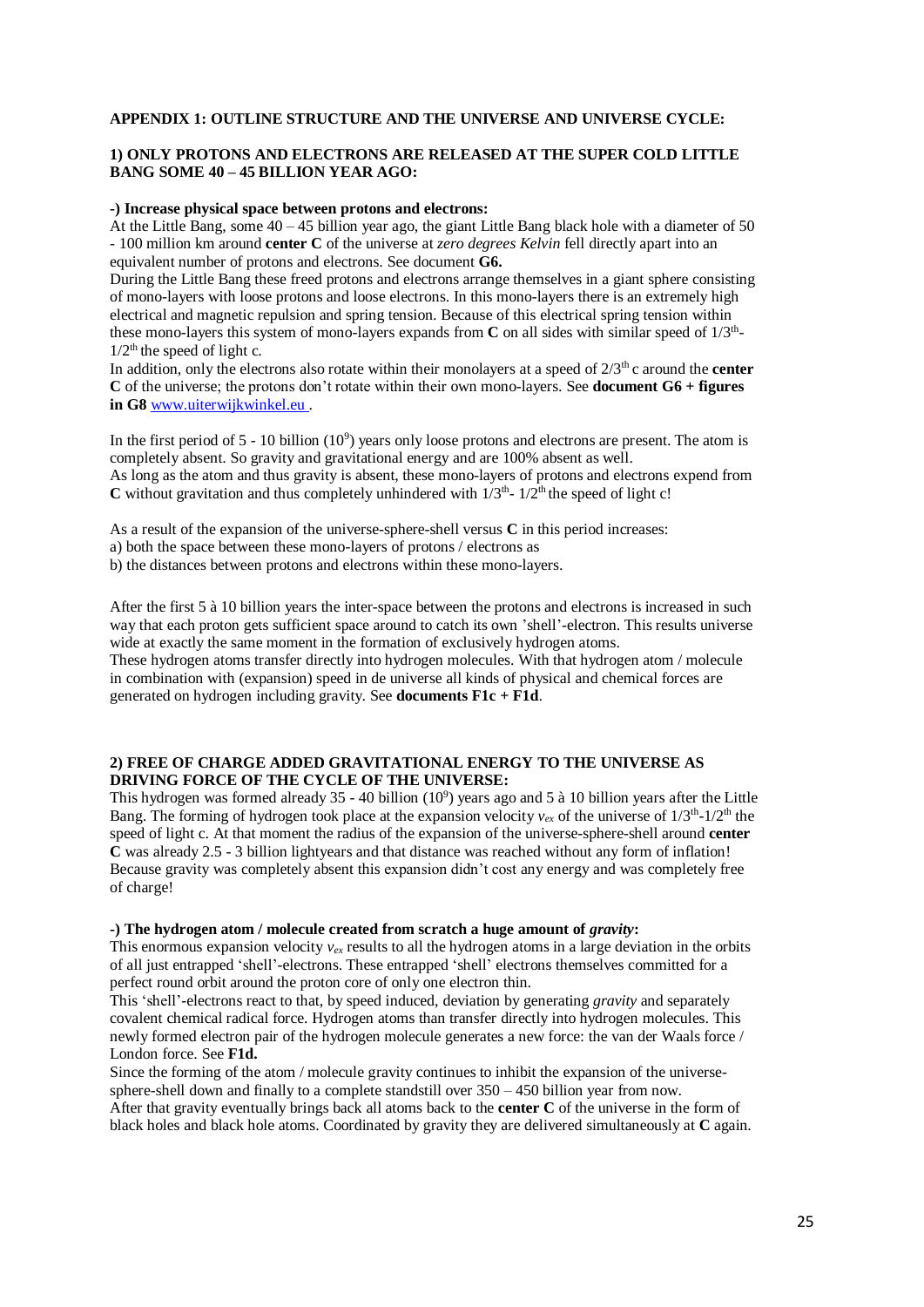#### **-) The hydrogen create from scratch also an enormous amount of** *gravitational energy***:**

With this hydrogen and its gravity a huge amount of *gravitational energy* compared to the **center C** is 100% free of charge added to the universe and to this universe cycle. This gravitational energy is the driving force / engine behind the return of all the atoms / molecules to the **center C**. This gravitation energy is the driving force behind the completion of the whole universe cycle.

*(Due to this 100% free added gravitational energy the Laws of conservation of energy and momentum has lost all value on the scale of the universe and its cycle! The law of conservation of mass and matter, in principle stands!)*

# **-) End of free buildup of gravitational energy:**

With gravity the free of charge built up of potential energy compared to **C** stops abruptly. Through a *mathematically universe model* is to calculate how big this 'added' gravitational energy (the amount of gravitational x distance versus **C**) should be minimal to add enough energy to the universe-sphere-shell to go through and finish the whole cycle.

Gravity ensures that the velocity of matter (atoms / molecules) in the universe relative to **C** is decelerated. This results in the conversion of kinetic expanding energy into rotational energy of all nowadays present galaxies. Gravity will initially collect all matter in each of those 4 - 20 million facet areas first in local galaxies and eventually together in one big central facet black hole. That moment coincides with the maximum expansion of the universe-sphere-shell.

Under the influence of gravity and coordinated by gravity those 4 - 20 million *facet black holes* turn back to the **center C** of the universe. Gravity keeps all matter in the universe together. The connected gravitational energy is the driving force for the completion of the cycle of the universe. It takes 2.5 - 3.5 trillion  $(10^{12})$  years before this fully shrinking the universe-sphere-shell has been realized. That contraction of the universe-sphere-shell is completed with the next Little Bang and start of next universe and universe cycle.

# **3) FREE OF CHARGE STRUCTURE OF POTENTIAL ENERGY FOR THE PERIOD WITHOUT GRAVITY:**

#### **-) Each cycle generates its own gravitational energy to settle the entire cycle:**

The period with only protons and electrons there are *no atoms and thus no gravity and no gravitational energy.* This first period of expansion without atoms and gravity takes 5 - 10 billion years to complete. During that period there is, physically seen a *completely free* built up of gravitational energy relative to the **origin C** of the universe / the universe-sphere-shell.

This newly formed hydrogen atom / molecule moves from **center C** with  $1/3<sup>th</sup> - 1/2<sup>th</sup>$  the speed of light *c*. That speed results in large deviations in the path of the newly captured 'shell'-electrons. As protest all 'shell'-electrons generate a tremendous amount of gravity and thus correspondingly a lot of gravitational energy compared with **C** as well! (For the physicists anno 2017 this vision is perhaps unpalatable. Then the Laws of conservation of energy and momentum don't apply any longer on the scale of the universe and its cycle!)

With each cycle, the universe this *gravitational energy is* 100% *free of charge* added. This gravitational energy is the engine for passing through the next steps and finally all steps of the whole universe cycle. The universe / the universe-sphere-shell as a whole is thus a *perpetual motion machine*!

The cycle starts with a super cold Little Bang (G6) and without  $E = mc^2$ . This Little Bang is a super cool alternative to the Big Bang. Only in **step 16** of the universe cycle **(G7**) and about 15 - 20 billion years after the Little Bang (**G6**) and 20 - 25 billion years ago all galaxies started simultaneously with their own super-hot Big Bang!

The **center C** of the universe is and remains the only and always exactly the same *mass center point of*  the universe-sphere-shell and of all previous cycles and all coming universes.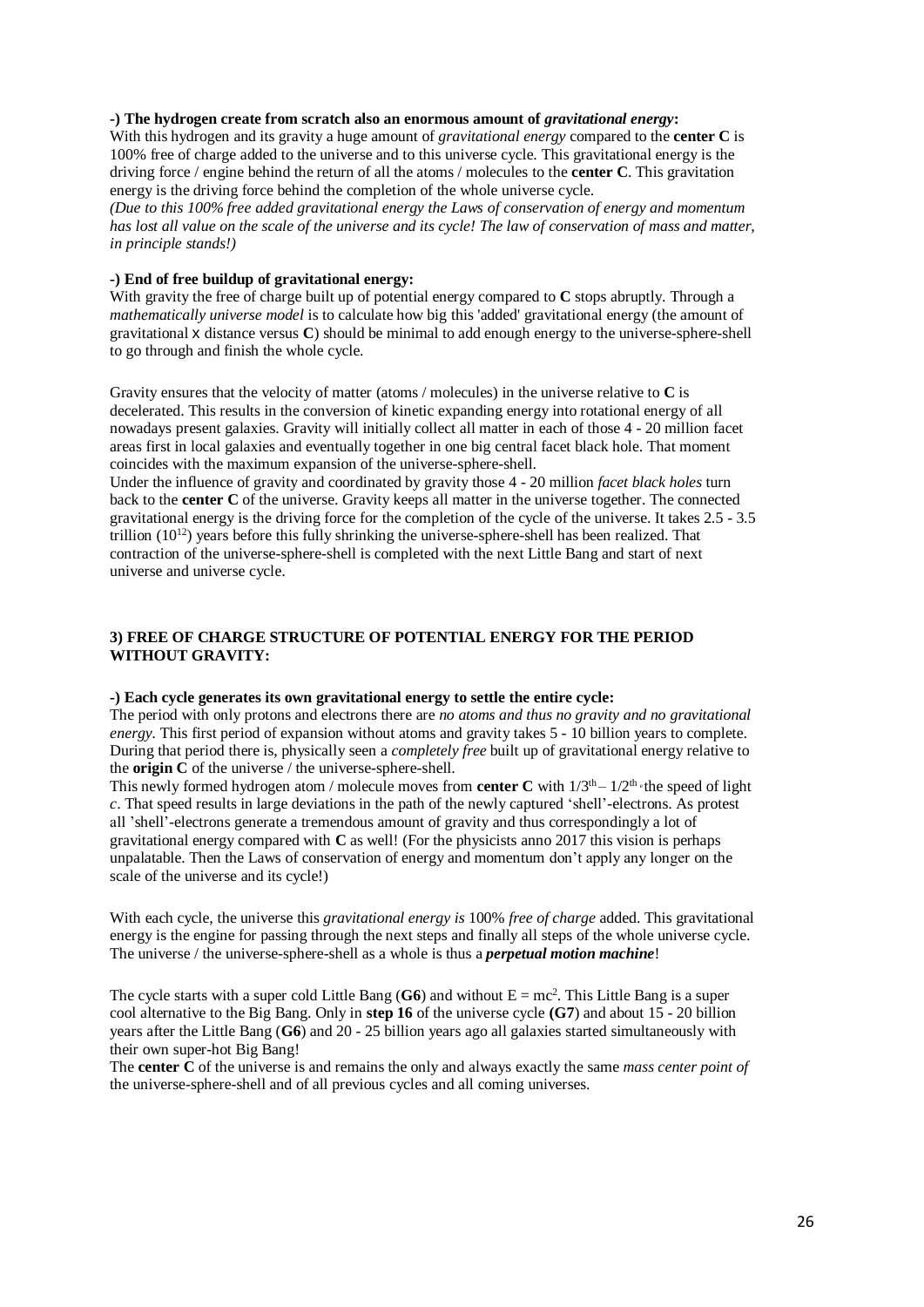#### **4) PURPOSE GRAVITY AND GRAVITATIONAL ENERGY:**

Gravitational aims all the atoms in the universe:

- 1) Universe widely to concentrate all mass and matter to the local **center R1** of the current galaxy by mutual collisions between stars and planets.
- 2) In all facet area's to concentrate all now present 250 500 or more galaxies and their central black holes in one central facet black hole by mutual collisions between these galaxies. This process takes the next 350 - 450 billion years to complete; gravitation continues to slow down this expansion of the universe-sphere-shell towards zero.
- 3) At the end of expansion, the universe is without any radiation and is completely dark. The universe sphere-shell then consists of  $4 - 20$  million central facet black holes. All rotation axes are exactly focused at the **center C** of the universe.
- 4 ) Gravity brings back all central facet black holes eventually simultaneously back to the **center C** of the universe. In the meantime the angular speed of the black holes is decreasing very slowly.
- 5) Around **center C** all 4 20 million facet black holes are melting together into a single Little Bang black hole which gets a radius of 50 - 100 million km containing all mass, matter and kinetic energy of the universe.
- 6) In the last phase, all speeds is decreasing are decreasing to zero, and thus the gravity and the gravitational energy of this gigantic Little Bang black hole drops to zero.
- 7) At the end of the formation of the Little Bang black hole the total gravity meets the *Critical black hole gravity* (**Cribgra**). Then the next Little Bang occurs and starts the next universe.
- 8) Gravitational energy is the driving force and engine for the universe to go through its full cycle.

#### **-) Effects of gravity and collisions between galaxies in the universe cycle:**

a) In stars by nuclear fusion all hydrogen, helium and lithium is converted into Be and higher, Only  $atoms \geq Be$  can be incorporated into a black hole and finally the central black hole of the galaxy. Thus the elements H, He and Li cannot enter a black hole! These elements stay all outside the black hole! Through nuclear fusion to Be and higher these light atoms are preserved and made suitable for incorporation into a black hole of the galaxy.

This nuclear fusion of hydrogen however is accompanied by a loss of 'shell'-electrons and thus loss of gravity and gravitational energy!

b) Since approximately 25 billion years and the next 250 - 350 billion years, all neutrinos and photons emitted by stars will be transformed into protons, electrons and hydrogen again. That upgrading process from neutrino's and photons to new hydrogen stakes about 14 à 18 billion years (**F1c**). This process destroys all older information of the universe!

Out of that newly constructed hydrogen new stars are formed where hydrogen is converted by nuclear fusion is transferred into He, Li, Be and higher. Only ordinary atoms  $\geq$  Be that can transfer into black hole atoms / matter and can be accepted by a black hole,

In the meantime all neutrinos, photons from stars are transferred into hydrogen and by nuclear fusion in stars transformed into beryllium and finally absorbed by one or the central black holes of the remaining galaxies. (All black holes in fact are the vacuum cleaners of the universe!)

c) All in stars / planets present H, He and Li remains outside this central black hole. Through nuclear fusion in the central hot zone of the galaxy these atoms are transformed into Be and higher. Only Be and higher are acceptable for the central black hole of the galaxy.

d) The universe-sphere-shell consists of 4 - 20 million almost identical facet area's each containing 250  $-500$  or more galaxies. By collisions the  $9 - 11$  angular velocities of these galaxies gradually decreases in time and they finally come in orbits closer around the central black hole of the facet area.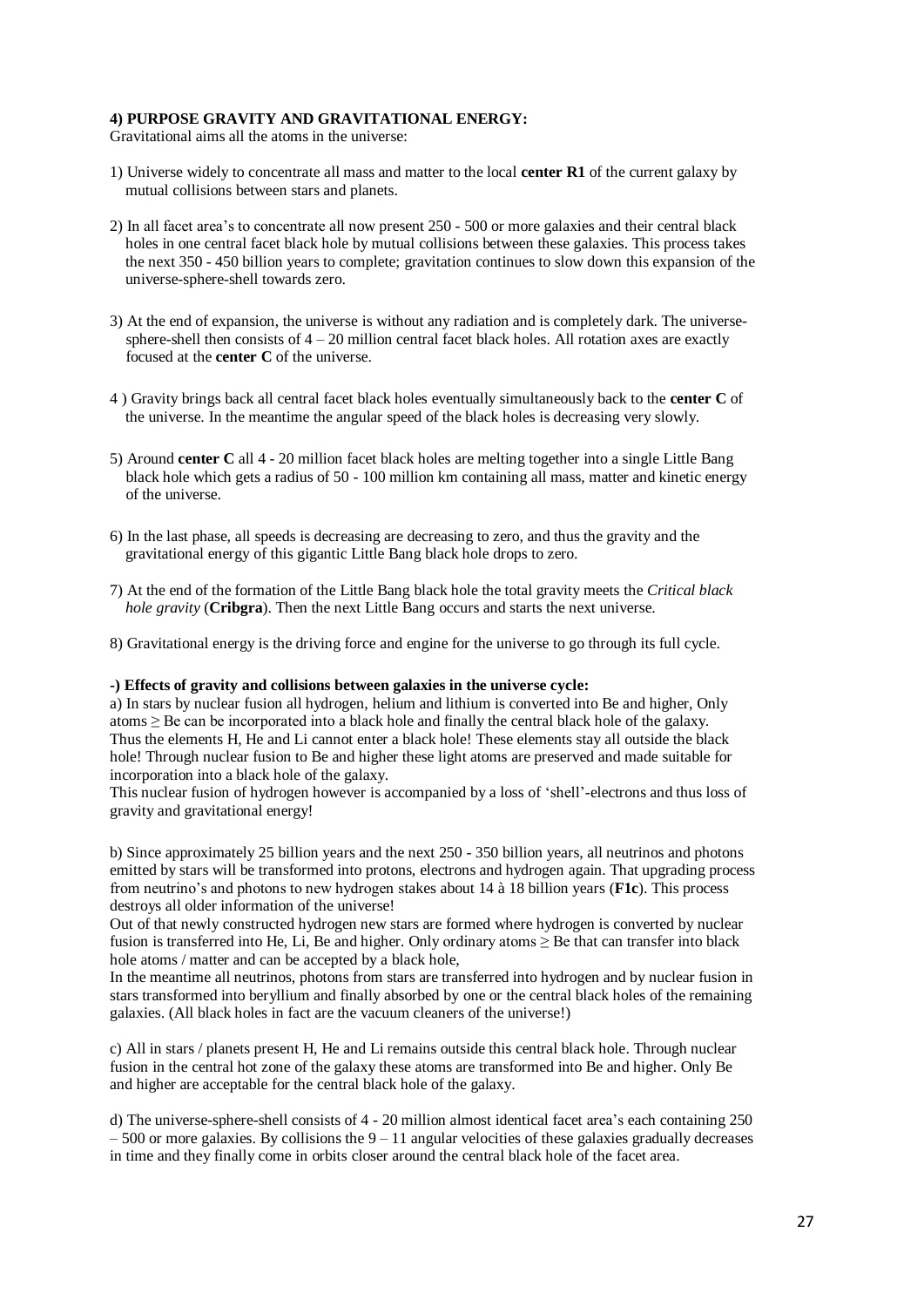In every facet through mutual collisions between galaxies gravitational adds all 250 - 500 central holes of the galaxies are brought together in finally *one central facet black hole*. In every facet area, in the past and the future this means some 300 - 500 or more collisions between galaxies and their central black holes!

e) At the end of the expansion over 350 – 450 billion year in all facet areas by collisions of galaxies all now present 200 – 500 present galaxies are reduced into one super black hole with only one angular speed. All rotation axis are pointed at **C**. See **Figure 1 in G8.** That process coincides with the reduction of the expansion speed of the universe to zero.

At the end of the expansion no loose neutrinos, photons and normal atoms are present anymore. The universe is 100 % dark and without electromagnetic radiation. Then universe-sphere-shell reached its maximum expansion and the universe its maximum space with everywhere the same radius of about 2.5 at 3.5 billion light-years compared with the **center C.**

f) Then all the expansion energy is converted into rotational energy and rotational gravitational energy. Gravity then turn around simultaneously downsizing the universe-sphere-shell consisting of 4 à 20 million super-size central facet black holes rotating with  $1/3<sup>th</sup> - 1/2<sup>th</sup>$  the speed of light c. However, the speed of rotation of these facet black holes and connected gravity is directed oppositely to the shrinking velocity and thereby associated shrinking gravity. After a first initial acceleration the shrinking velocity will asymptotically increase to a constant shrinking speed of 100 - 150 Mm/s. This prevents a Big Crunch of the universe-sphere-shell!

g) This inhibition of the acceleration of the shrinking speed comes at the expense of the rotation speed and rotation gravity and associated gravitational energy of these millions central facet black holes This constantly shrinking takes  $2 - 3$  trillion  $(10^{12})$  years to complete. At the end of the contraction all central facet black holes rotate slower and slower. At the end of the contraction of the universe=sphere-shell they don't rotate at all anymore.

During the contraction their angular speed is decreasing and so their gravity and gravitational energy is decreasing as well. In de meantime the distances between these central facet black holes on the shrinking universe-sphere-shell are diminishing as well. The net mutual attraction remains more or less the same and thus the shrinking velocity of the universe-sphere-shell! The total gravity of the universesphere-shell is decreasing and thus the amount of gravitational energy of this universe-sphere-shell versus C!

h) Driven by gravity all facet black holes bring all the mass / matter and kinetic energy of the universe back to the **center C**. Coordinated by gravity these black holes return *simultaneously* at the **center C** of the universe where they merge into one gigantic Little Bang black hole that has a diameter of 50 - 100 million km or more.

i) The loss of speed and thus gravity and gravitational energy, however, still pending further. Eventually, the gravitation of this Little Bang black hole decreases to the point of the **Critical black hole gravity** (**Cribhgra, G6)** is reached.

At that moment the repelling of the electron shells of the black hole atoms becomes larger than the gravitational force that literally held captive these black hole atoms in this black holes and captured in the Little Bang black hole.

At that moment the gravity meets **Cribhgra** the next Little Bang takes place. At that moment all black hole atoms exactly the same moment become instable. All black hole atoms disintegrate in four steps *directly* into an equivalent number of protons and electrons. No  $E = mc^2$ ! The next universe starts with exactly the same equivalent number of protons and electrons! See documents **G6, G7, G8 and figures**. One total *energy-neutral cycle* of the universe requires 29 steps / phases and takes 2.5 - 3.5 trillion  $(10^{12})$  years to complete!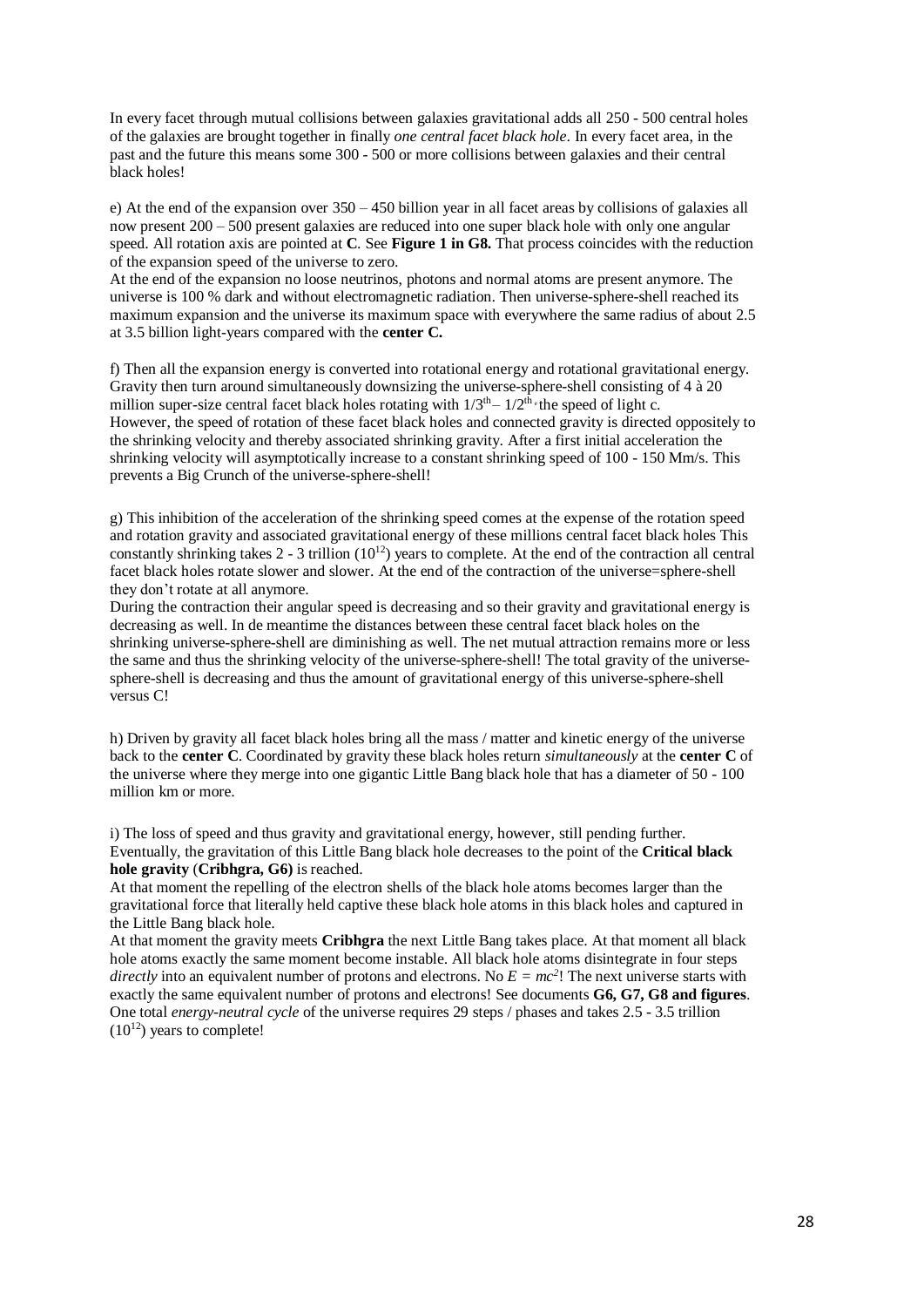## **APPENDIX 2: EINSTEIN FORGOT TO ADD A FACTOR COS α TO HIS GRAVITATIONAL FORMULAS:**

# **1) THE UNIVERSE-SPHERE-SHELL REQUIRES ADDING A FACTOR** *COS* **α TO THE GRAVITATION FORMULAS BY NEWTON AND EINSTEIN:**

**Newton** connected gravity to mass. Two centuries later **Einstein** associated gravity in a more *mathematically way to the curvature of space-time* and thus connected gravitational energy to that concept.

When **Newton** and **Einstein** developed their theories and gravitation formulas both had however no idea about: a) the structure of the universe, b) the structure of the atom, c) let alone the effects of speed in the universe on the atomic and d ) specifically the effects of speed in the universe on the orbits of 'shell'-electrons of atoms.

Although based improper the **fourth law of Newton and Einstein's formula** in practice are very well applicable to the scale of a solar system and even on the scale of one galaxy. That is because of the direct link that exits between the number of 'shell'-electrons of present atoms and the amount of mass of a celestial body!! However a link lacks between gravity with speeds of atoms in the universe.

Unfortunately, **Einstein** forgot to adapt the curvature of the space / the universe-sphere-shell by adding a **factor cos α** to his gravitational formulas**.** This *α* is the angle between two objects on the universesphere-shell with respect to the **center C** of the universe.

## **-**) Within one galaxy cos  $\alpha = 1.0000$ :

Without that factor **cos α** the fourth Law of **Newton** and the usual gravitational **Einstein** formula only apply within one galaxy, and for us on Earth only within the Milky Way. Within our galaxy there is still no real curvature of space and in the universe-sphere-shell. So within our galaxy  $\cos \alpha = 1.0000$ .

#### **-) In the universe-sphere-shell this factor** *cos α* **first sinks to 0 and further sinks to -1:**

Outside the Milky Way however, this factor **cos α** has to be added to gravitational formulas to compensate the curvature of space / the universe-sphere-shell.

Beyond our galaxy **cos α** first goes down to zero and sinks even up to -1 for the opposite of the universe / the universe-sphere-shell. See **Figure 36 G8 and the comparable figure in E3-1**.

In **document E3 [www.uiterwijkwinkel.eu](https://translate.google.com/translate?hl=nl&prev=_t&sl=nl&tl=en&u=http://www.uiterwijkwinkel.eu)** the general law of gravitation is derived for the scale of the universe. The in **E3** derivative gravitational formulas by **Franklin Roos** are based on numbers of 'shell'-electrons of atoms and speed in the universe. In those formulas this **factor cos α** is added.

#### **-) Lack of this factor cos α results in large deficits on mass, matter and energy balances of the universe:**

The shortfalls (2017) on the mass, matter and energy balances of the universe arise mainly because in the current gravitational formulas of **Newton** and **Einstein** this factor **cos α** is missing. With that factor **cos α** added to the current gravitational formulas by **Newton** and **Einstein** the universe / the universesphere-shell is containing  $\frac{3}{4}$  - 6 times as much gravity and thereby correspondingly well as 4 - 6 times as much mass, matter and kinetic energy is being calculated. Omission of this factor **cos α**, Science put themselves quite the wrong way up till now (2017).

## **-) From the current universe image lacks the need adding a factor cos α to the gravitational formulas of Newton and Einstein:**

We see a universe that is apparently expanding in all directions even faster and faster. That image unfortunately is based on optical illusions. We can only observe the deep universe through the thin wall of the universe-sphere-shell and there present extremely low concentrations of hydrogen and helium. **See G9.** The observed deep universe on Earth in fact is almost entirely based on virtual images.

## **2) ADDING COS α SOLVES ALL PROBLEMS WITH 'DARK' MATTER AND 'DARK' ENERGY:**

With that *factor cos α* added to the formulas the universe-sphere-shell is correspondingly containing a 4 – 6 fold as much gravity and 4 - 6 times more on *mass / matter and kinetic energy* than calculated without *cos α.*